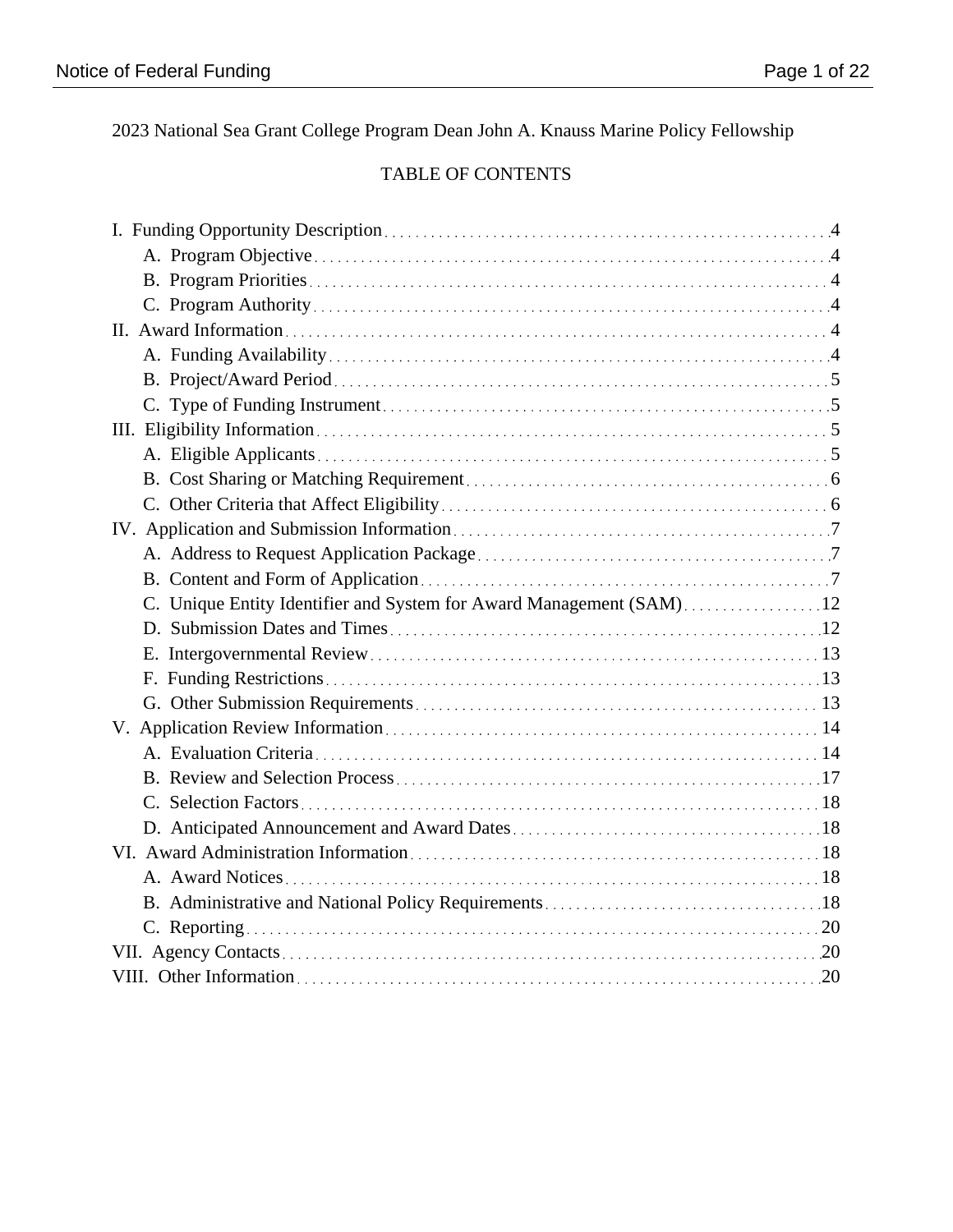# NOTICE OF FUNDING OPPORTUNITY

### EXECUTIVE SUMMARY

Federal Agency Name(s): Oceanic and Atmospheric Research (OAR), National Oceanic and Atmospheric Administration (NOAA), Department of Commerce

Funding Opportunity Title: 2023 National Sea Grant College Program Dean John A. Knauss Marine Policy Fellowship

Announcement Type: Initial

Funding Opportunity Number: NOAA-OAR-SG-2023-2007040

Catalog of Federal Domestic Assistance (CFDA) Number: 11.417, Sea Grant Support

Dates: Eligible students must submit application materials by 5:00 p.m. local time on February 18, 2022 to eligible Sea Grant programs. Students enrolled towards a degree in a graduate or professional program in a state or territory served by a Sea Grant program must submit to that program. Other students must submit their applications to the Sea Grant program to which they were referred to by the Knauss Fellowship Program Manager as listed in Section VII. Letters of intent outlining the selection process must be emailed to oar.sg.fellows@noaa.gov prior to 5:00 p.m. Eastern Daylight Time (EDT) on March 17, 2022. Selected student applications from the eligible Sea Grant program are to be received and validated by grants.gov by the deadline of 11:59 p.m. Eastern Daylight Time (EDT) on April 01, 2022. (Note that National Sea Grant Office staff will only be available to answer questions until 5:00 p.m. EDT.) Other than attaching the signed letter of recommendation from the eligible Sea Grant director, the application submitted to the eligible Sea Grant program by the applicant must be submitted to Grants.gov unchanged.

Funding Opportunity Description: The National Sea Grant College Program was enacted by U.S. Congress in 1966 (amended in 2008, Public Law 110-394) to support federal and state partnerships that harness the intellectual capacity of the nation's universities and research institutions to solve problems and generate opportunities in coastal communities.

This notice announces that applications may be submitted for the 2023 National Sea Grant College Program Dean John A. Knauss Marine Policy Fellowship (Sea Grant Knauss Fellowship Program). The National Sea Grant College Program (Sea Grant) anticipates funding not less than 35 applicants, of which approximately 17 will be assigned to the Legislative branch. Application packages will each propose a total of \$89,000 in funding. Detailed breakout of this funding is described in Section II.A and Section III.F of this announcement.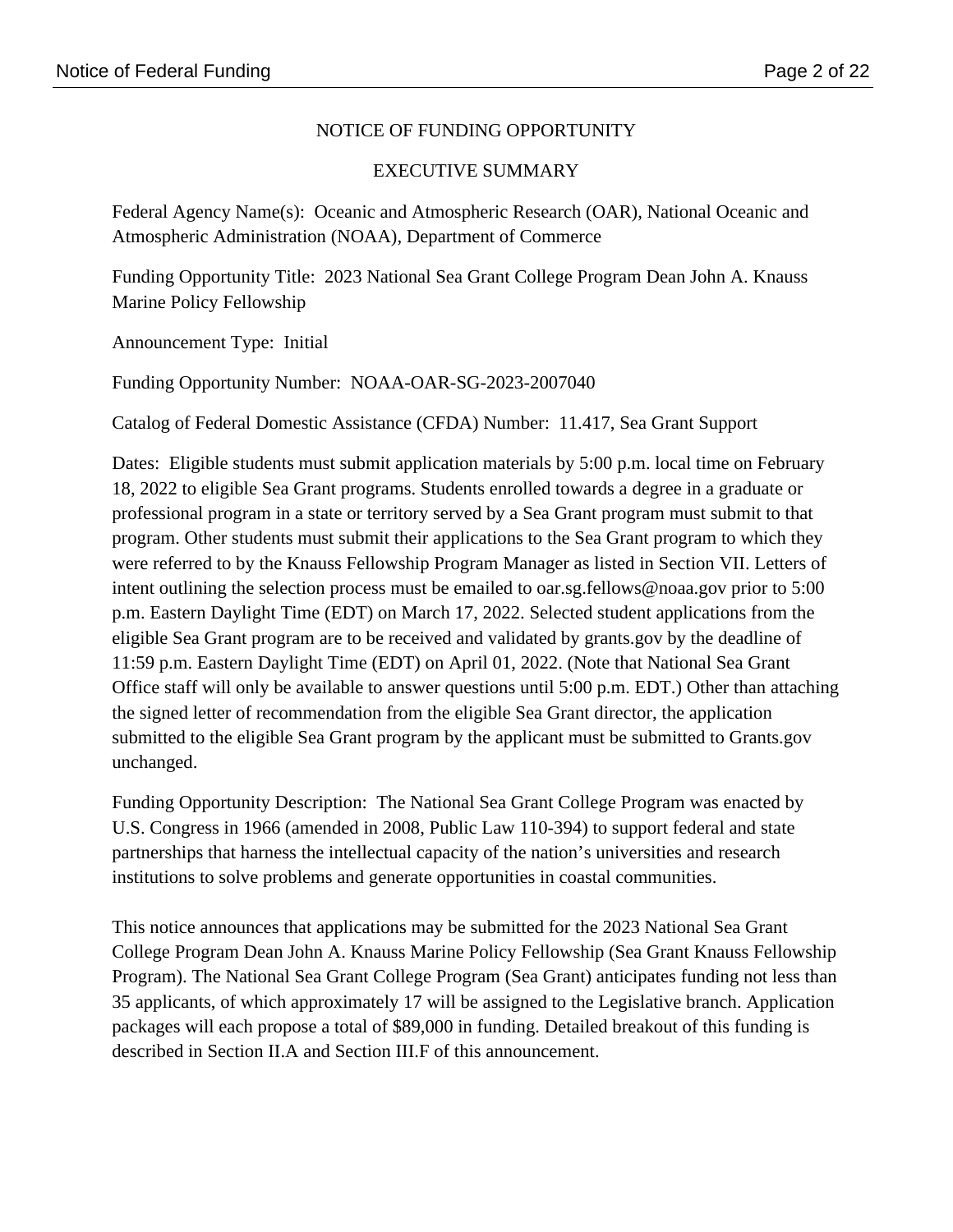Applicants are strongly encouraged to reach out to the Sea Grant program in their state/territory at least one to two months prior to the state application deadline to receive application support and provide notification of intent to apply. The applicant should allow sufficient time to schedule an interview with the eligible Sea Grant program at the program's request.

This document describes requirements for submitting to NOAA-OAR-SG-2023-2007040. Additional guidance and tips on how best to prepare an application are provided in the Sea Grant General Application Guide available at:

https://seagrant.noaa.gov/Portals/1/Guidance/SeaGrantGeneralApplicationGuide.pdf

# New NOFO Requirements

• Section IV.B – Content and Form of Application has been revised from previous years. There are additional application submission requirements that must be met.

 • Section V.A - Evaluation Criteria has been revised from previous years. New evaluation criteria are included and must be used during application review events at both the program and national levels. Questions on the new requirements should be directed to the Knauss Fellowship Program Manager.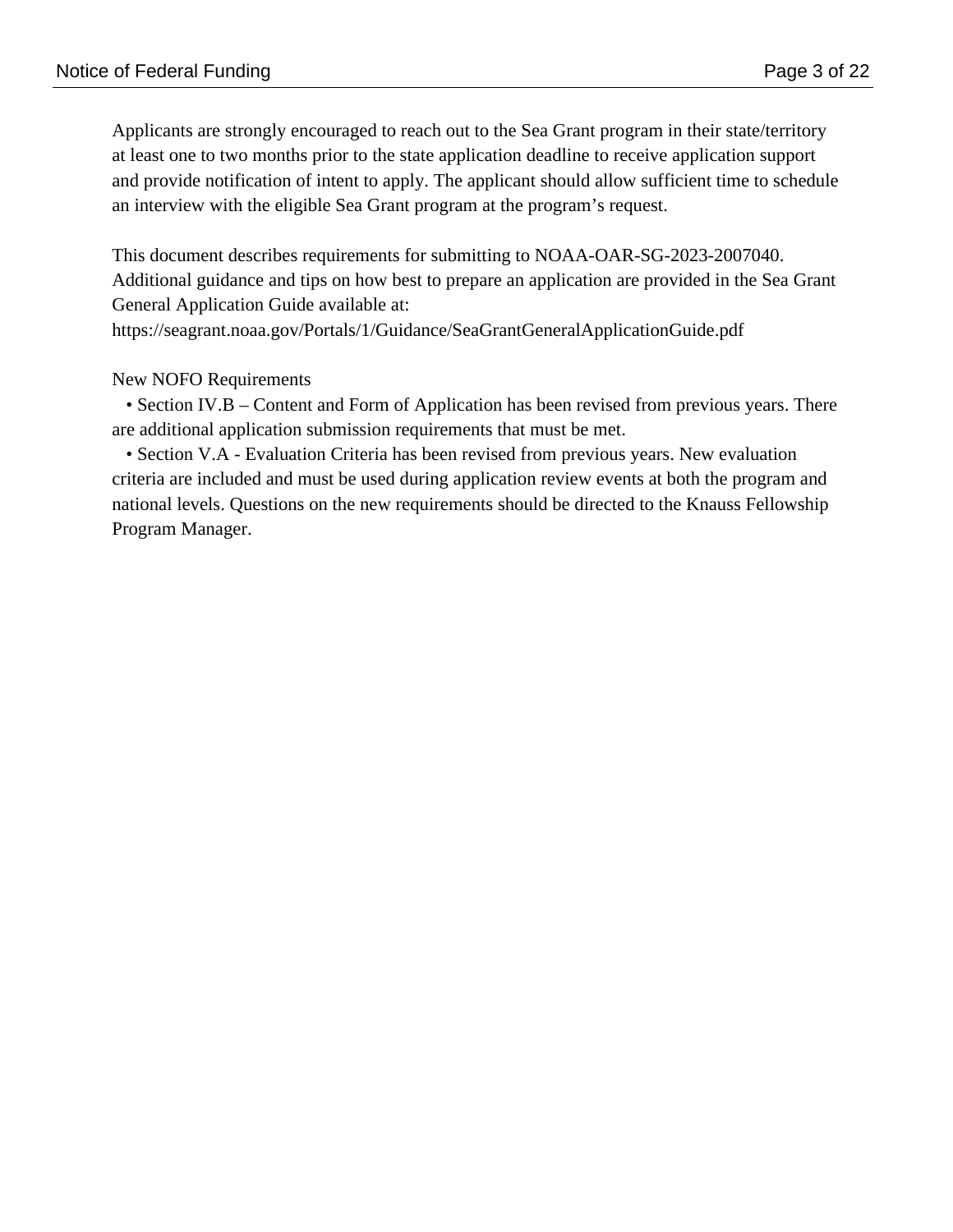# FULL ANNOUNCEMENT TEXT

#### I. Funding Opportunity Description

#### A. Program Objective

NOAA provides funding to Sea Grant institutions to increase the understanding, assessment, development, management, utilization, and conservation of the Nation's ocean, coastal, and Great Lakes resources by providing assistance to promote a strong educational base, responsive research and training activities, broad and prompt dissemination of knowledge and techniques, and multidisciplinary approaches to environmental problems, in accordance with 33 USC 1121(b).

#### B. Program Priorities

The Sea Grant Act includes a legislative mandate to provide an educational experience in the policies and processes of the legislative and executive branches of the federal government for students enrolled in graduate or professional programs that have an interest in ocean, coastal and Great Lakes resources and in the national policy decisions affecting those resources. In 1979, the National Oceanic and Atmospheric Administration's (NOAA's) National Sea Grant College Program (Sea Grant) initiated the Sea Grant Knauss Fellowship Program to help fulfill its broad educational responsibilities and meet this legislative mandate. The Sea Grant Knauss Fellowship Program meets NOAA's mission of "Science, service and stewardship."

 The National Sea Grant College Program values diversity, equity, and inclusion (DEI) in both our organization and the communities we serve. Through the Sea Grant Knauss Fellowship we strive to provide an educational and employment opportunity for current and recent graduate students interested in ocean, coastal and Great Lakes resources and the national policy decisions affecting those resources, regardless of race, color, religion, place of origin, gender, sexual orientation, age, socio-economic status, disability or veteran status.

#### C. Program Authority

Statutory authority for this program is provided under the National Sea Grant College and Program Act of 1966, as amended (33 USC 1121 et seq.).

#### II. Award Information

### A. Funding Availability

Subject to the availability of funding, this announcement describes how eligible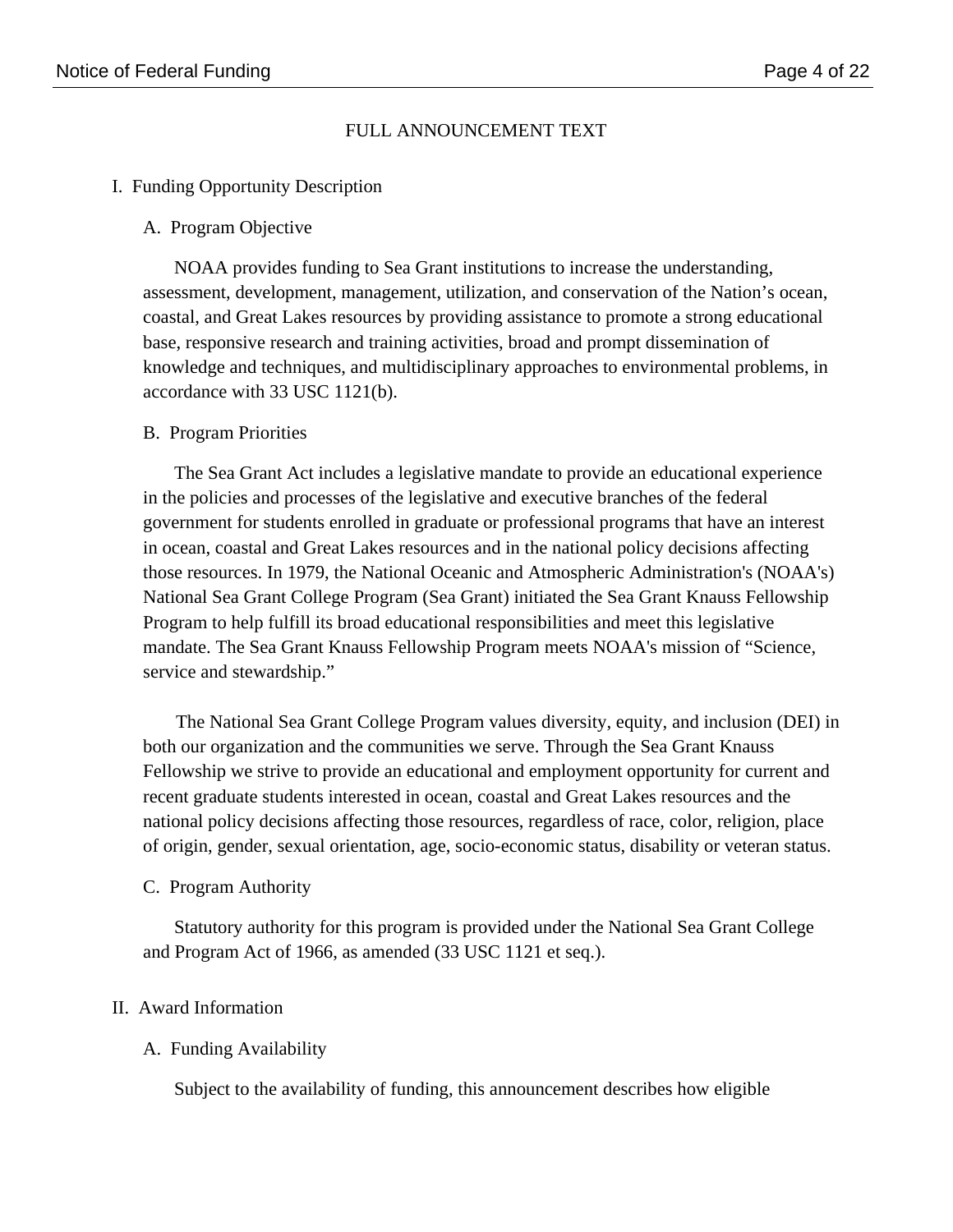applicants should apply for the Sea Grant Knauss Fellowship Program. Sea Grant anticipates funding not less than 35 applicants, of which those assigned to the legislative branch will be approximately 17. Application packages will each propose a total of \$89,000 in funding. This includes base funding for each award at \$71,500, of which \$66,500 is to be used by the eligible Sea Grant program to cover the fellow's salary/stipend and personnel expenses for the twelve months of the fellowship and \$5,000 can be used to cover allowable expenses. Allowable expenses could include, but are not limited to, relocation prior to and following the fellowship, academic tuition, journal publication fees, academic- and fellowship-related travel, conferences fees, online trainings, and workshops. Applications should also include travel costs totaling \$17,500, of which \$15,000 will be budgeted for optional host office related travel and training and \$2,500 will be budgeted for optional placement week expenses, which would be provided at the discretion of the National Sea Grant Office.

 There is no guarantee that funds will be available to make awards, or that any application will be selected for funding. If an applicant incurs any costs prior to receiving an award agreement signed by an authorized NOAA official, they do so at their own risk of not being selected or of these costs not being included in a subsequent award. NOAA and DOC will not be responsible for any incurred project costs if this program fails to receive full funding.

#### B. Project/Award Period

The anticipated start date is February 1, 2023 for the 12-month fellowship. Projects should have an end date of February 29, 2024. These awards cannot be renewed or deferred. Pre-award spending may be authorized 120 days prior to the start date of the award.

C. Type of Funding Instrument

The funding instrument is a cooperative agreement to an eligible institution, which will receive and administer the overall cooperative agreement on behalf of each fellow selected. A cooperative agreement is used when substantial involvement of the federal government during the performance of the proposed work is anticipated. The nature of the substantial involvement includes mentoring and hosting applicants by Sea Grant Knauss Fellowship Program Manager(s) and host offices.

### III. Eligibility Information

#### A. Eligible Applicants

The following entities are eligible to submit to this opportunity: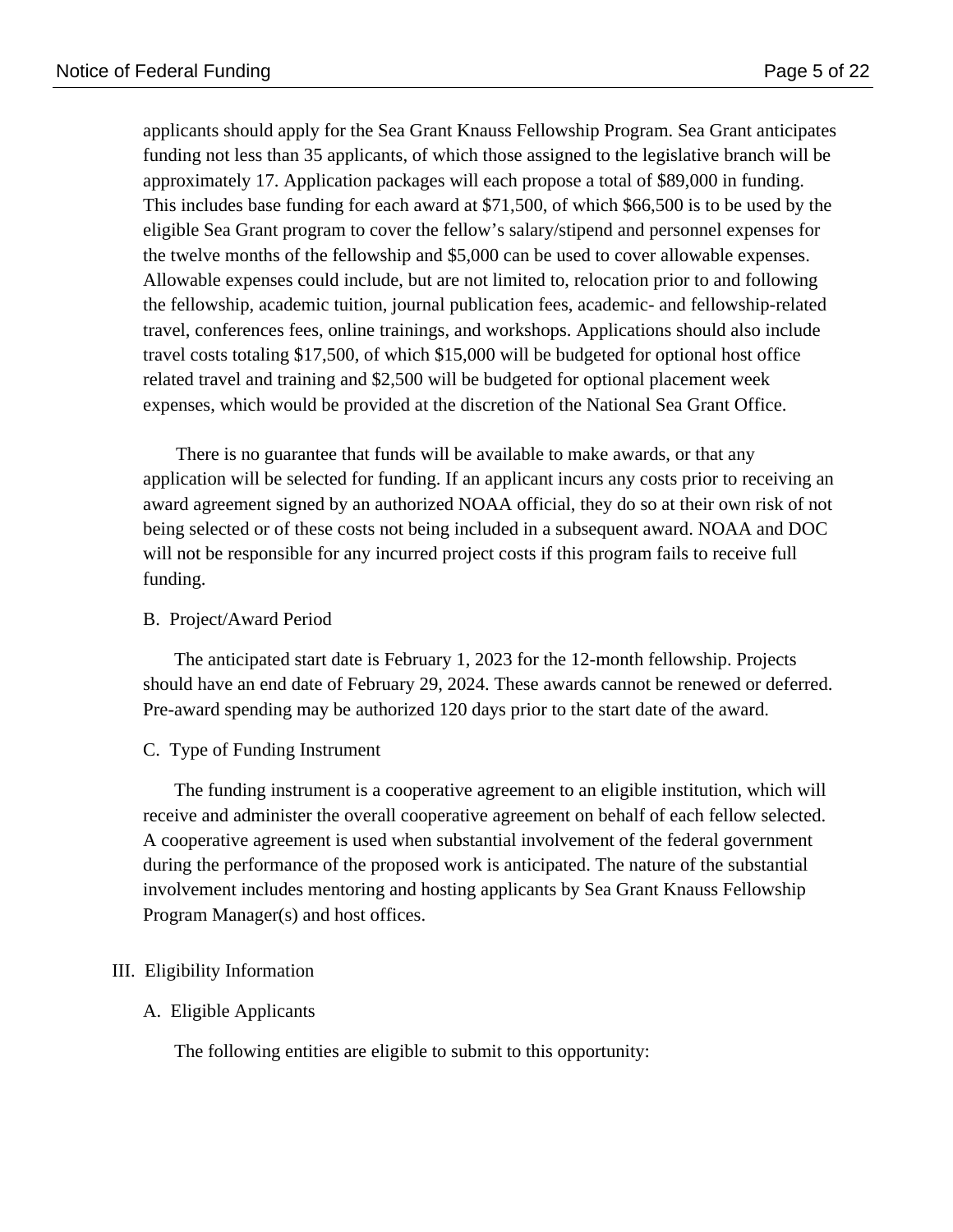Any student, regardless of citizenship, is eligible to submit to this opportunity if:

(1) The student is enrolled towards a degree in a graduate program at any point between the onset of the 2021 Fall Term (quarter, trimester, semester, etc.) and February 18, 2022; (2) The graduate degree will be awarded through an accredited institution of higher education in the United States or U.S. Territories, and;

(3) The student has an interest in ocean, coastal, and Great Lakes resources and in the national policy decisions affecting those resources.

 Application submission is through an application to the Sea Grant program in the state in which the student is earning their degree. If there is no Sea Grant program, a Sea Grant program will be assigned (see Section IV.D.)

 The National Sea Grant College Program champions diversity, equity, and inclusion (DEI) by working to create a marine science workforce that reflects the communities we serve. We are recruiting, retaining, and preparing a diverse workforce, and proactively engaging and serving the diverse populations of coastal communities. Sea Grant is committed to building inclusive research, extension, communication, and education programs that serve people with unique backgrounds, circumstances, needs, perspectives, and ways of thinking. We encourage applicants of all ages, races, ethnicities, national origins, gender identities, sexual orientations, disabilities, cultures, religions, citizenship types, marital statuses, education levels, job classifications, veteran status types, income, and socioeconomic status types to apply for this opportunity.

B. Cost Sharing or Matching Requirement

No cost share is required.

### C. Other Criteria that Affect Eligibility

• The one year fellowship will take place in the National Capital Region. Applicants must be prepared to relocate to the Washington, D.C. area. Non-U.S. citizens are responsible for obtaining the appropriate visa to allow them to work in the Washington, D.C. area during the fellowship period.

 • Foreign nationals please note: while this fellowship is open to all eligible students regardless of nationality, a significant number of participating federal host offices are unable to accept foreign nationals as fellows. This may reduce the number of placement opportunities available to foreign nationals. Note: Foreign nationals are eligible for both the Executive and Legislative cohort.

- Applicants must be able to pass a federal background security check.
- Prior contact/arrangements made with possible host offices before the start of the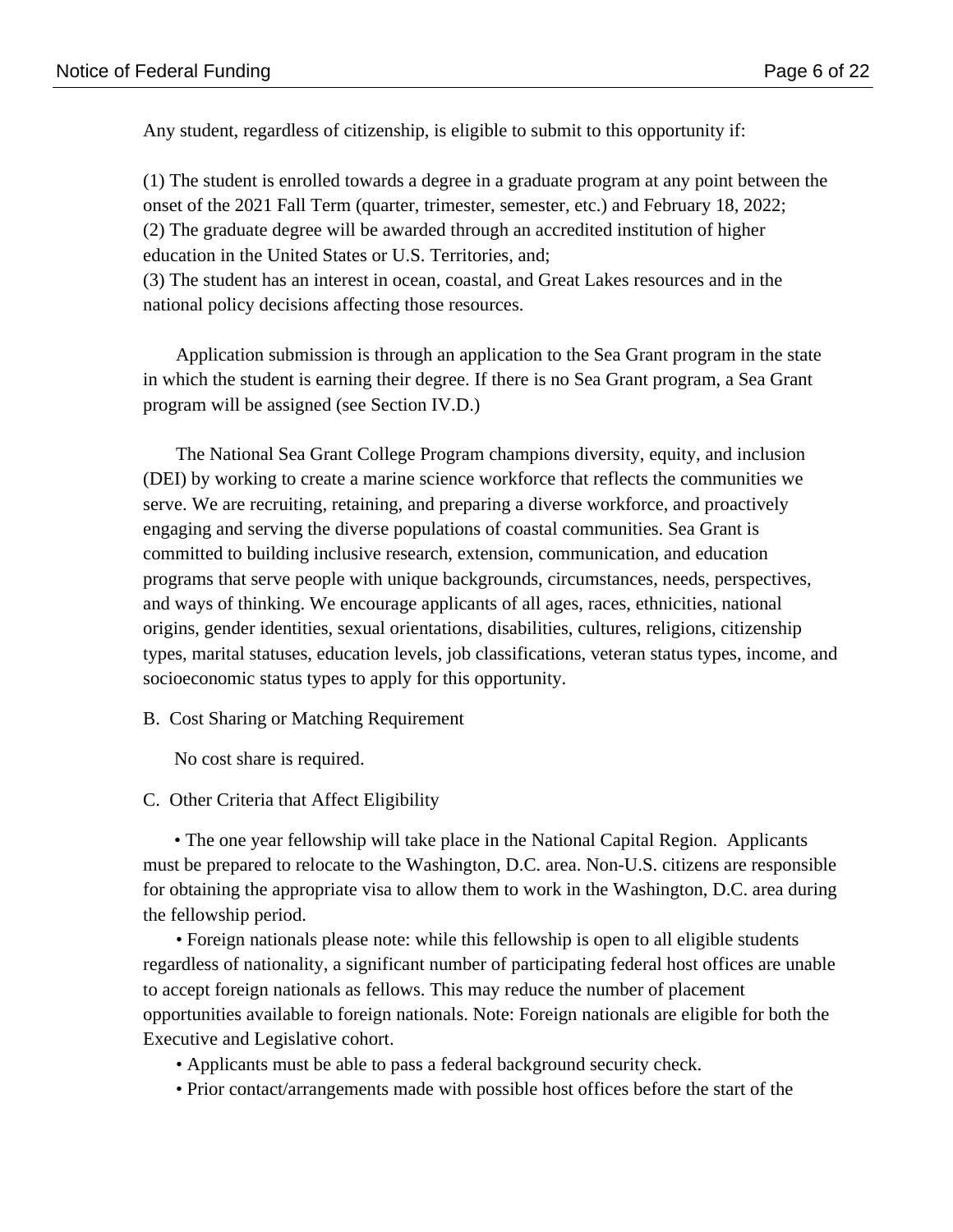placement week will be cause for immediate disqualification from the process.

 • Applicants that have been accepted as national finalists and/or become fellows are not eligible to apply again without the written permission of the NSGO Fellowships Manager, which will only be granted in response to exceptional life events. A national finalist is defined as an applicant who goes through the review process and is selected at the national level for the fellowship program. Applicants are considered finalists until they are paired with a host office during the placement process.

### IV. Application and Submission Information

# A. Address to Request Application Package

Application packages are available online and can be downloaded from www.grants.gov under opportunity NOAA-OAR-SG-2023-2007040. If an eligible applicant does not have access to the internet, please contact the Agency Contacts listed in Section VII for submission instructions.

 Applicants enrolled towards a degree in a graduate or professional program in a state or territory not served by a Sea Grant program must first contact the Agency Contact listed in Section VII to obtain a written referral to an eligible Sea Grant program. This referral must be included in the application package.

### B. Content and Form of Application

This section provides an overview of the Required Proposal Elements (and where to locate them). Applications must adhere to the provisions under "Required Proposal Elements" below. Failure to adhere to these provisions may result in a delay in award processing or rejection of the application, based on the extent of the noncompliance.

 The submitting Sea Grant program or applicant should redact all Personally Identifiable Information (PII) in the application materials prior to final submission to grants.gov. PII that should be redacted from the application includes but is not limited to social security number, date of birth, student identification number (from transcripts) or other information which if lost, compromised, or disclosed without authorization, could result in harm, embarrassment, inconvenience, or unfairness to an individual.

Letters of Intent Required Elements Letters of Intent (LOIs) will be requested in advance of final proposal submission to allow the NSGO to gauge the number of expected applications to be submitted by the Sea Grant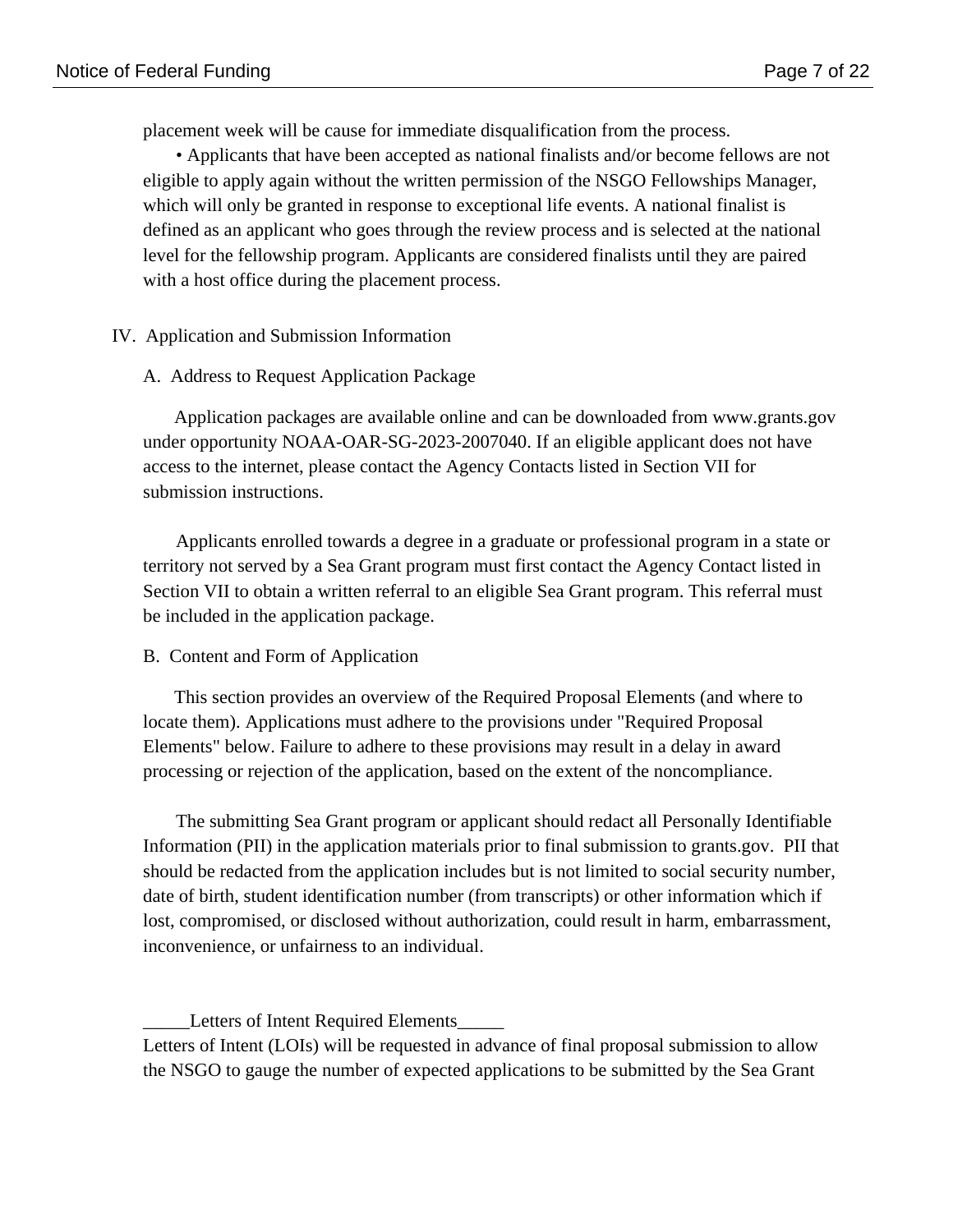programs. LOIs should be received via email by the NSGO Fellowship Program Managers (oar.sg.fellows@noaa.gov) by 5:00 pm Eastern Time on Thursday, March 17, 2022.

Letters of Intent should provide the following information:

1. Sea Grant Applicant Information (spreadsheet/table)

 • A list of all applications received by the state program including, Student Name, Student's Academic Institution, Degree the student is seeking. The program should indicate which applications they intend to recommend for national review.

2. Summary of the State Review Process (one page max)

 • A brief discussion of the review process including information regarding the directors interview and the panel selection process.

 • A brief discussion of the recruitment process focusing on how programs engaged diverse schools and audiences.

Programs will receive email confirmation of LOI receipt by COB Friday, March 18, 2022.

\_\_\_\_\_Full Application Required Elements\_\_\_\_\_ 1. Project Narrative

The application must include the following documents:

a) Project Proposal Narrative

The project proposal narrative must contain the following sub-elements.

The following sub-elements are to be submitted by the student to the eligible Sea Grant program:

(1) Curriculum vitae (not to exceed two pages). The student should not include personal contact information or web links to external resources (e.g., LinkedIn, articles, blogs, etc.). If included, programs should redact excess materials prior to submission to Grants.gov.

(2) Personal education and career development response. The student should emphasize their abilities and expectations of the fellowship experience in terms of their career development. Each section and subsequent subsection should be answered separately. The entire personal education and career development section should not exceed 1,500 words total; Suggested word counts will be included with each subsection below. Section headers will count as part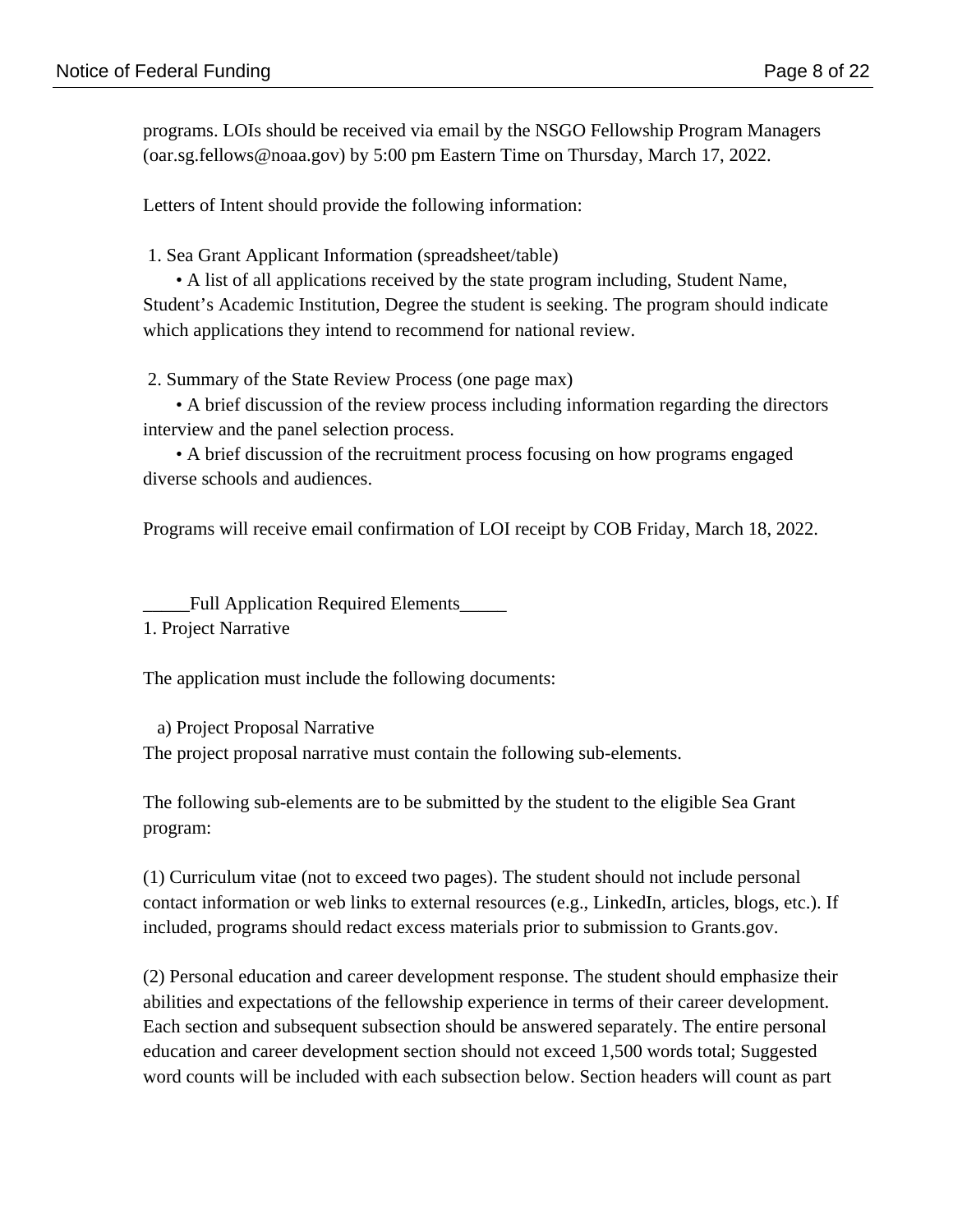of the overall word count. The student should not include personal contact information or web links to external resources (e.g., LinkedIn, articles, blogs, etc.). If included, programs should redact prior to submission.

• Section One: Icebreaker. The suggested word count is 25 words for this section.

– (suggest 20 words) The student should use one sentence to describe themselves.

 – (5 words MAX--this is the only question with a strict word count): The student should list five adjectives that someone with a close personal connection (coworker, supervisor, etc.) would use to describe them.

 • Section Two: Career Path and Objectives. This section can be completed as one continuous statement or as separate responses. The suggested word count is 700 words for this section.

 – (Suggest 250 words) The student should discuss any experience(s) (researcher or otherwise) that support or relate to the mission of the National Sea Grant College Program or the state Sea Grant program (the student does not have to have had a direct connection to Sea Grant). The student should emphasize (if relevant) any experience with extending and distilling science for non-scientific audiences.

 – (Suggest 250 words) The student should discuss their interest in the Knauss Fellowship with a specific focus on how the Knauss Fellowship supports the student's career pathway. The student should focus on how the Knauss Program would further support their development as a professional.

 – (Suggest 200 words) The student should discuss the transferable skills (skills that can be applied across a variety of disciplines) that they would bring to the Knauss Fellowship. In this response, students should highlight experiences from their personal, professional and academic background.

 • Section Three: Career Path Experience. The suggested word count is 700 words for this section.

 – (Suggest 300 words) Sea Grant values the principles of equity, diversity, inclusion, justice and accessibility. The student should discuss (1) how they have collaborated or engaged with diverse community members and/or interested partners and/or (2) how they would be an ambassador for these principles throughout the Knauss program.

 – (Suggest 400 words) The student should discuss a situation in which they overcame a challenge (e.g. within a community or institution, personally, professionally, etc.) specifically as it relates to how they took a leadership role. The student should also consider including a reflection on what they learned from this experience.

(3) Relevant Coursework and Future Year Plans (not to exceed one page single spaced): The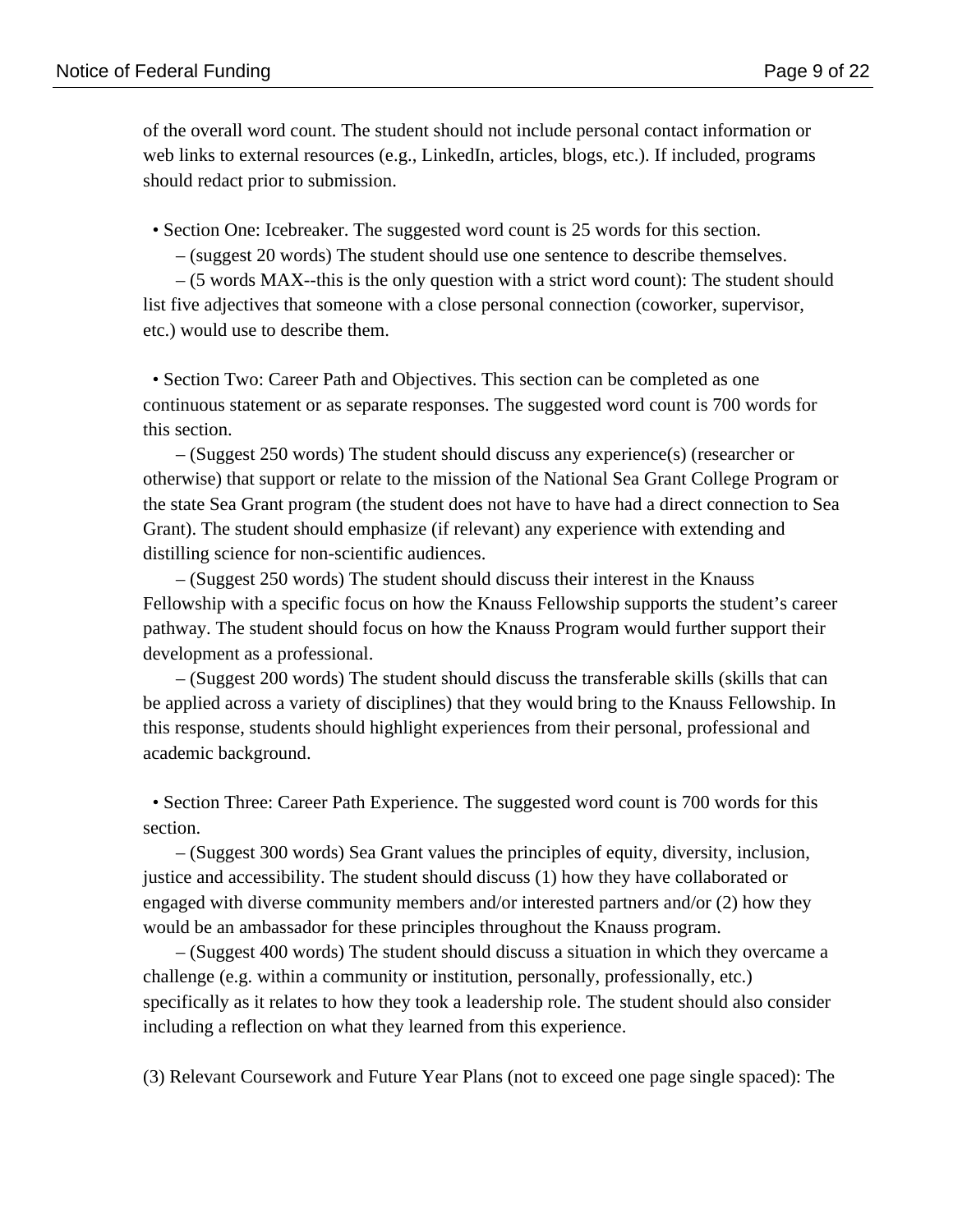student should discuss any relevant coursework and their future year activities. Relevant Coursework: The student may discuss any completed or in progress classes that they deem relevant to their success in the Knauss Fellowship Program. Future year activities: The student should include a listing of classes and/or plans for spring 2022, summer 2022, and fall 2022.

(4) Two letters of recommendation from individuals who have worked with the student, including at least one from a faculty member with knowledge of the student's academic and research (when applicable) performance. Letters should not exceed two pages single spaced. These letters should discuss the following attributes of the student: self-motivation, response to setbacks, skills and involvement in teamwork, collaborative leadership skills, willingness to learn a new skill or topic, academic and performance and potential. Additionally, the letters should speak to anything else the review panel should know about the strengths that the student will bring to the fellowship. The letters should not include personal contact information or web links to external resources (e.g., LinkedIn, articles, blogs, etc.). If included, programs should redact prior to submission. Any letters beyond the two letters of recommendation and the eligible Sea Grant director's letter will be disregarded by the selection panel. Letters of endorsement from members of Congress, friends, or relatives will not be accepted.

(5) Clear digital or scanned copies of all undergraduate and graduate student transcripts (unofficial are acceptable).

(6) If applicable, for applicants in a state or territory not served by an eligible Sea Grant program, but applying through an eligible Sea Grant program, a written statement from the Sea Grant Knauss Fellowship Program Manager referring the applicant to the most appropriate eligible Sea Grant program must be included as part of that applicant's application package to the Sea Grant program.

The following sub-element is to be submitted by the program:

(1) A signed letter of recommendation from the state Sea Grant director, which is built from an interview with the applicant. As part of that interview and subsequent letter, the director shall:

- demonstrate why the student is a good fit for the Knauss program;
- highlight the skills the student emphasizes in the interview;

 • explain any gaps in the CV or personal education and career development response or anything that the student feels they were unable to include in the application that they feel is important for the review panel to know; and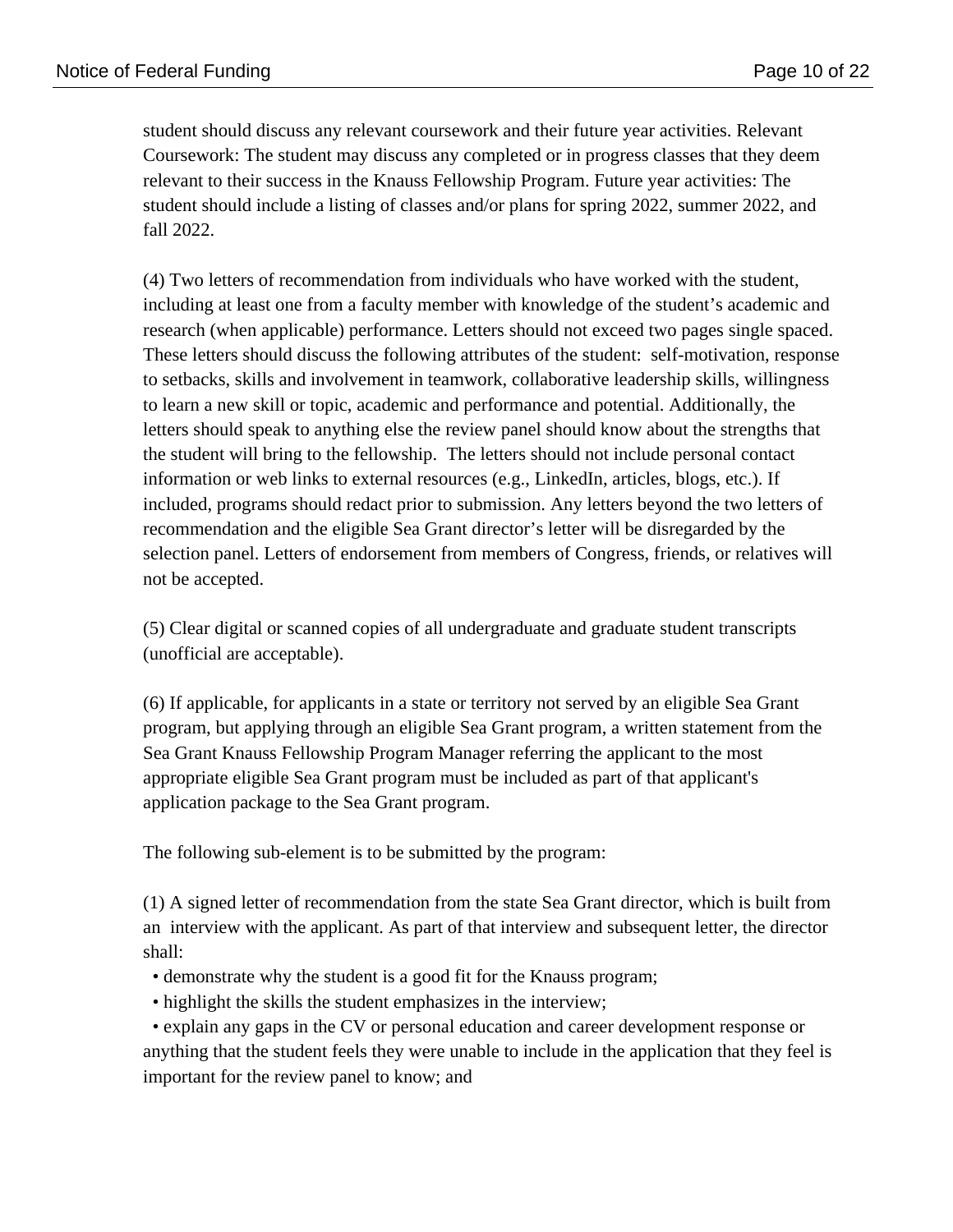• advocate for why this student belongs in the Knauss Fellowship Program.

If a conflict of interest exists, please contact the agency contact (Section VII).

 b) Abbreviated Environmental Compliance Questionnaire (OMB Control No. 0648-0538) This announcement is not seeking proposals that will have an environmental impact. Therefore, an abbreviated environmental compliance questionnaire is not required as part of the proposal.

### c) Data Management Plan

This announcement is not seeking proposals that generate environmental data. Therefore, a Data Management Plan is not required as part of the Proposal.

2. Budget Narrative (to be submitted by the Program) Each individual project included within the application must also include the following budget documents (Sea Grant 90-4 Forms and Budget Justification Narratives) in the following format:

### a) Sea Grant 90-4 Form (OMB Control No. 0648-0362)

A required form used to provide budget breakdowns and budget justifications by year and object class for the overall proposal and each project in this application. Please submit one 90-4 form covering the full 13-month period of the award. Additional guidance on filling out the form is located in the Sea Grant General Application Guidance Document.

### b) Budget Justification

A budget justification explains budget items in sufficient detail to enable review of the appropriateness of the funding requested. This document should be attached as a PDF to each Sea Grant 90-4 Form, as appropriate. Guidance on completing the justifications is located in the Sea Grant General Application Guidance Document (https://seagrant.noaa.gov/Portals/1/Guidance/SeaGrantGeneralApplicationGuide.pdf).

### 3. Overall Application

In addition to the forms required above, standard Federal Forms and Assurances are required for the overall application and can be found with the Application package on Grants.gov or on the Sea Grant website (links found below). These include:

a) SF-424 Form (Grants.gov, OMB Control No. 4040-0004)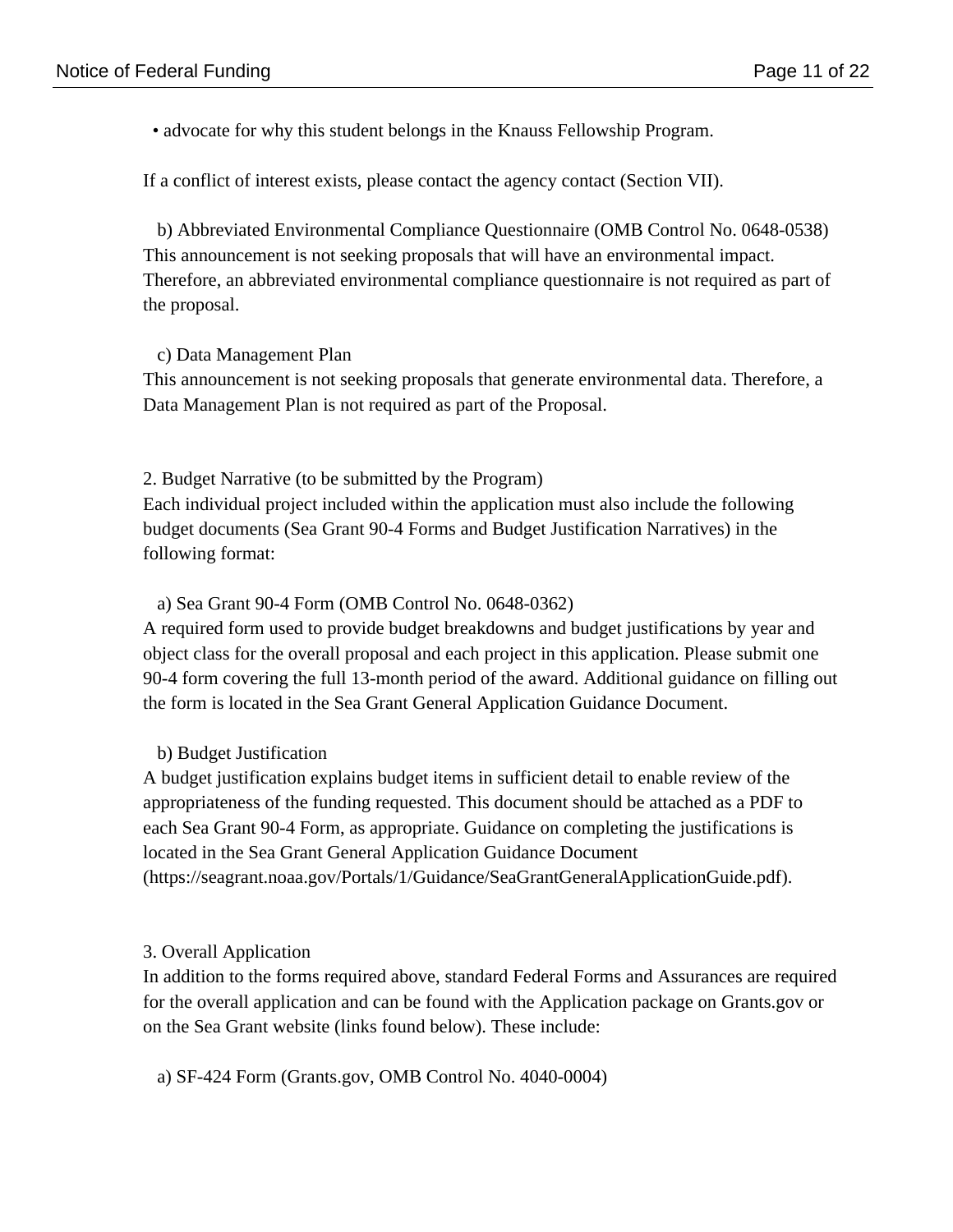This form, titled "Application for Federal Assistance," must identify the entire funding period (February 1, 2023 to February 29, 2024), as well as the federal funding amount being requested by the applicant. The form must be completed with the institution's accurate EIN and DUNS and Point of Contact, and signed by the institution's authorized representative or designee. Note: for the Knauss Fellowship, no match is required.

b) SF-424A Form (Grants.gov, OMB Control No. 4040-0006)

This form, titled "Budget Information - Non-Construction Programs," must describe the entire funding period in federal and non-federal dollars, for the entire application. Fill out Section B of this SF-424A form to show the overall budget breakdown by object class by year. Federal and match years should each have their own column. If there is insufficient space, an additional SF-424A Form, Extra Section B should be used (see below). Note: for the Knauss Fellowship, no match is required.

c) SF-424B Assurances (Grants.gov, OMB Control No. 4040-0007)

The form, titled "Assurances – Non-Construction Programs," must be completed and signed by the institution's authorized representative or designee.

d) CD-511 (Grants.gov, US Department of Commerce)

The form, titled "Certification Regarding Lobbying," must be completed and signed by the institution's authorized representative or designee. In some instances, the SF-LLL Disclosure of Lobbying Activities form may also be required. See the instructions on the CD-511 for further information.

e) SF-LLL (Grants.gov, OMB Control No. 0348-0046)

The form, titled "Disclosure of Lobbying Activities," must be completed and signed by the institution's authorized representative or designee, if appropriate.

C. Unique Entity Identifier and System for Award Management (SAM)

To enable the use of a universal identifier and to enhance the quality of information available to the public as required by the Federal Funding Accountability and Transparency Act, 31 U.S.C. 6101 note, to the extent applicable, any proposal awarded in response to this announcement will be required to use the System for Award Management (SAM), which may be accessed online at https://www.sam.gov/SAM/. Universities submitting applications are also required to use the Dun and Bradstreet Universal Numbering System, as identified in OMB guidance published at 2 CFR Parts 25, which may be accessed at https://www.ecfr.gov/cgi-bin/text-idx?tpl=/ecfrbrowse/Title02/2cfr25\_main\_02.tpl.

#### D. Submission Dates and Times

Eligible applicants must submit application materials by 5:00 p.m. local time on February 18, 2022 to the appropriate Sea Grant program. Students enrolled towards a degree in a graduate or professional program in a state or territory served by a Sea Grant Program must submit to that program. Other students must submit their applications to the Sea Grant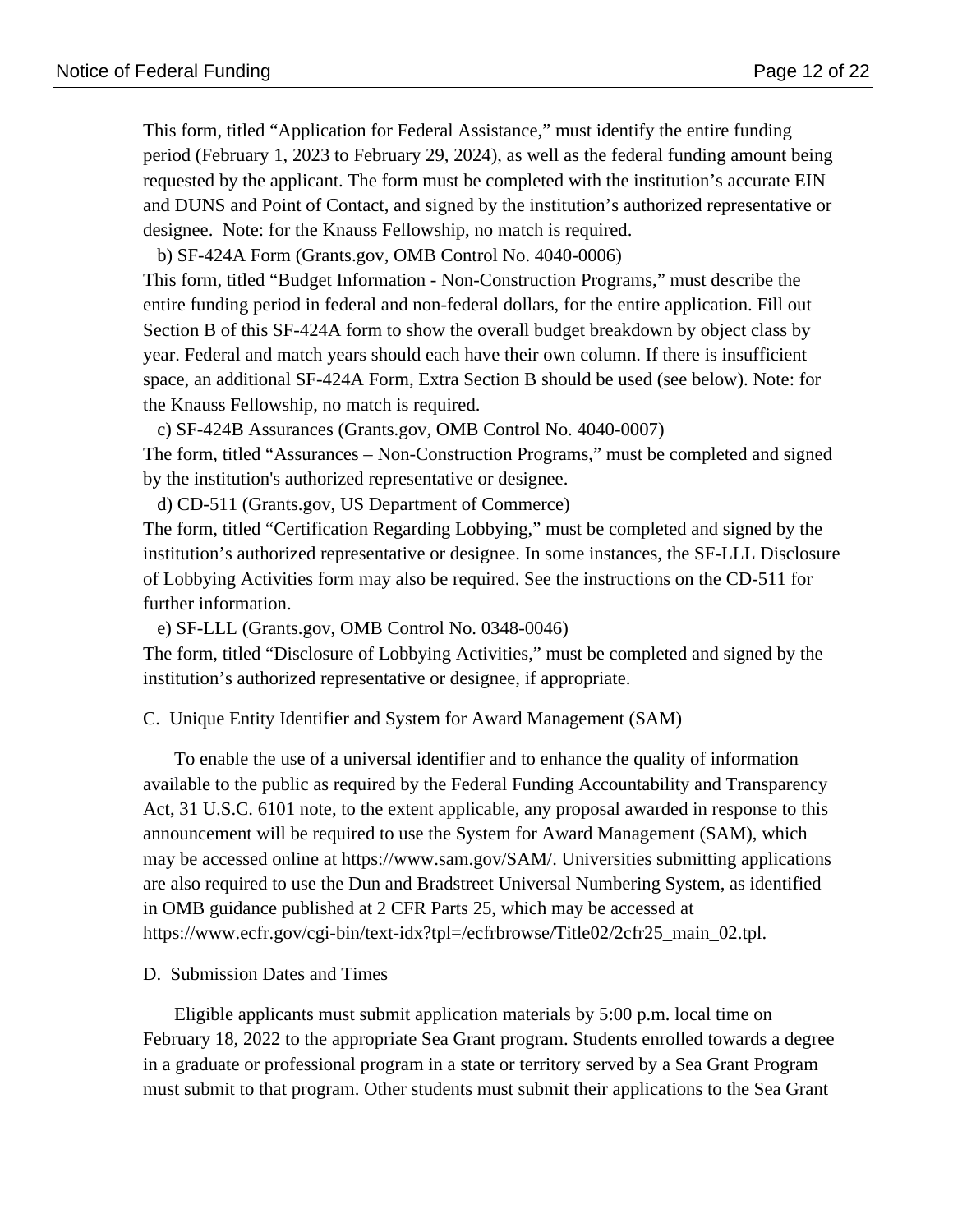program to which they were referred to by the Knauss Fellowship Program Manager as listed in Section VII.

 Selected applications from the eligible Sea Grant program are to be received and validated by grants.gov by the deadline of 11:59 p.m. Eastern Daylight Time (EDT) on April 01, 2022. (Note that National Sea Grant Office staff will only be available to answer questions until 5:00 p.m. EDT.) Other than attaching the signed letter of recommendation from the eligible Sea Grant Director or appropriate redactions the sub-elements submitted to the eligible Sea Grant program by the applicant must be submitted to grants.gov unchanged.

 Please note: validation or rejection of an application by Grants.gov may take up to two business days after submission. Eligible Sea Grant programs should consider this process in developing their submission timeline. For eligible Sea Grant program applications submitted through grants.gov, a date and time receipt indication is included and will be the basis of determining timeliness.

#### E. Intergovernmental Review

Applications under the National Sea Grant College Program are not subject to Executive Order 12372, "Intergovernmental Review of Federal Programs."

#### F. Funding Restrictions

Indirect costs are not allowable for either the Fellowship or for any costs associated with the Fellowship (15 CFR 917.11(e), "Guidelines for Sea Grant Fellowships").

 The eligible Sea Grant program receives and administers the overall cooperative agreement. Application packages will each propose a total of \$89,000 in funding. This includes base funding for each award at \$71,500, of which \$66,500 is to be used by the eligible Sea Grant program to cover the fellow's salary/stipend for the twelve months of the fellowship and \$5,000 can be used to cover allowable expenses. Allowable expenses could include, but is not limited to, relocation prior to the fellowship, academic tuition, journal publication fees, academic- and fellowship-related travel, conferences fees, online trainings, and workshops. Applications should also include travel costs totaling \$17,500, of which \$15,000 will be budgeted for optional host office related travel and training and \$2,500 will be budgeted for optional placement week expenses, which would be provided at the discretion of the National Sea Grant Office.

G. Other Submission Requirements

Selected applications from the eligible Sea Grant Program must be submitted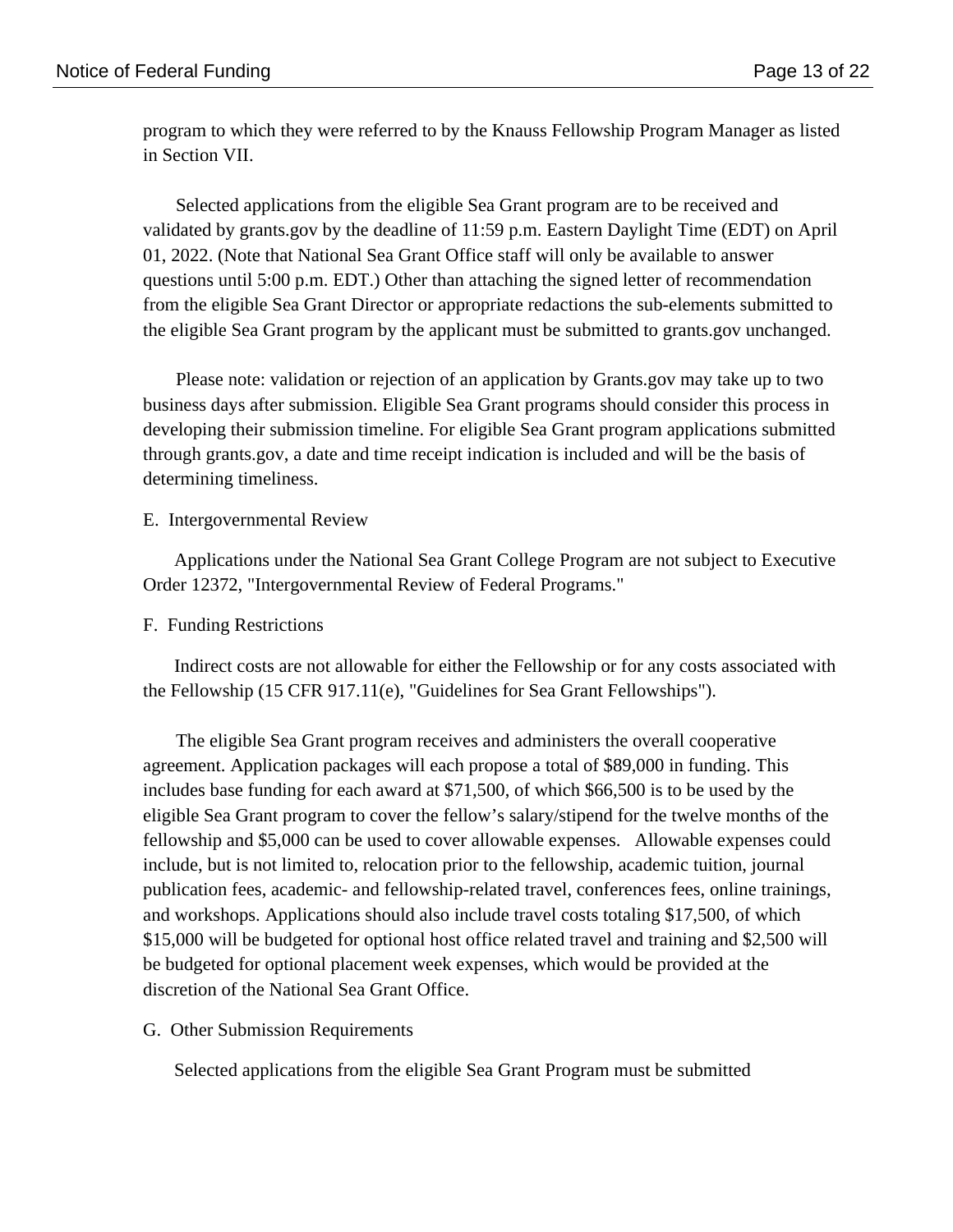electronically to www.grants.gov by the application deadline. Proposals must be submitted through Grants.gov. If an eligible applicant does not have access to the internet, please contact the Agency Contacts listed in Section VII for submission instructions.

### V. Application Review Information

#### A. Evaluation Criteria

1) Relevant experience related to diversity of education; extra-curricular activities; and interpersonal, written and oral communication skills and other applicable competencies (75 Points). For the Knauss Fellowship Program, this includes the curriculum vitae, personal education and career development response, and Relevant Coursework and Future Year Plans which will be reviewed as follows.

(1) Curriculum Vitae (10 Points). The point scale is as follows: The CV is unclear and does not adequately address the expectations outlined below (0-3 points); the CV adequately addresses expectations outlined below (4-6 points); the CV exceeds expectations outlined below (7-10 points).

 • The student has employment, volunteer, or extracurricular activities in academic, applied, research, administration, outreach, or policy positions;

 • The education and experience (personal and professional) in the student's area of expertise are appropriate to the career stage;

 • The student demonstrates academic, professional or personal experiences that are relevant and applicable to serving the American people;

 • The student's experiences show prior leadership roles relevant to their career stage (e.g., student government, faculty committees, advisory committees, professional societies, community initiatives, etc.).

(2) Personal education and career development response.

 • Section One: Icebreaker (5 Points). The point scale is as follows: The icebreaker does not adequately address expectations outlined below (0-1 points); the icebreaker adequately addresses expectations outlined below (2-3 points); the icebreaker exceeds expectations outlined below (4-5 points).

– The student demonstrates creative thinking and a willingness to think outside the box.

 • Section Two: Career Path and Objectives (25 Points). The point scale is as follows: The career path and objectives does not adequately address the expectations outlined below (0-8 points); the career path and objectives adequately addresses expectations outlined below (9- 18 points); the career path and objectives exceeds expectations outlined below (19-25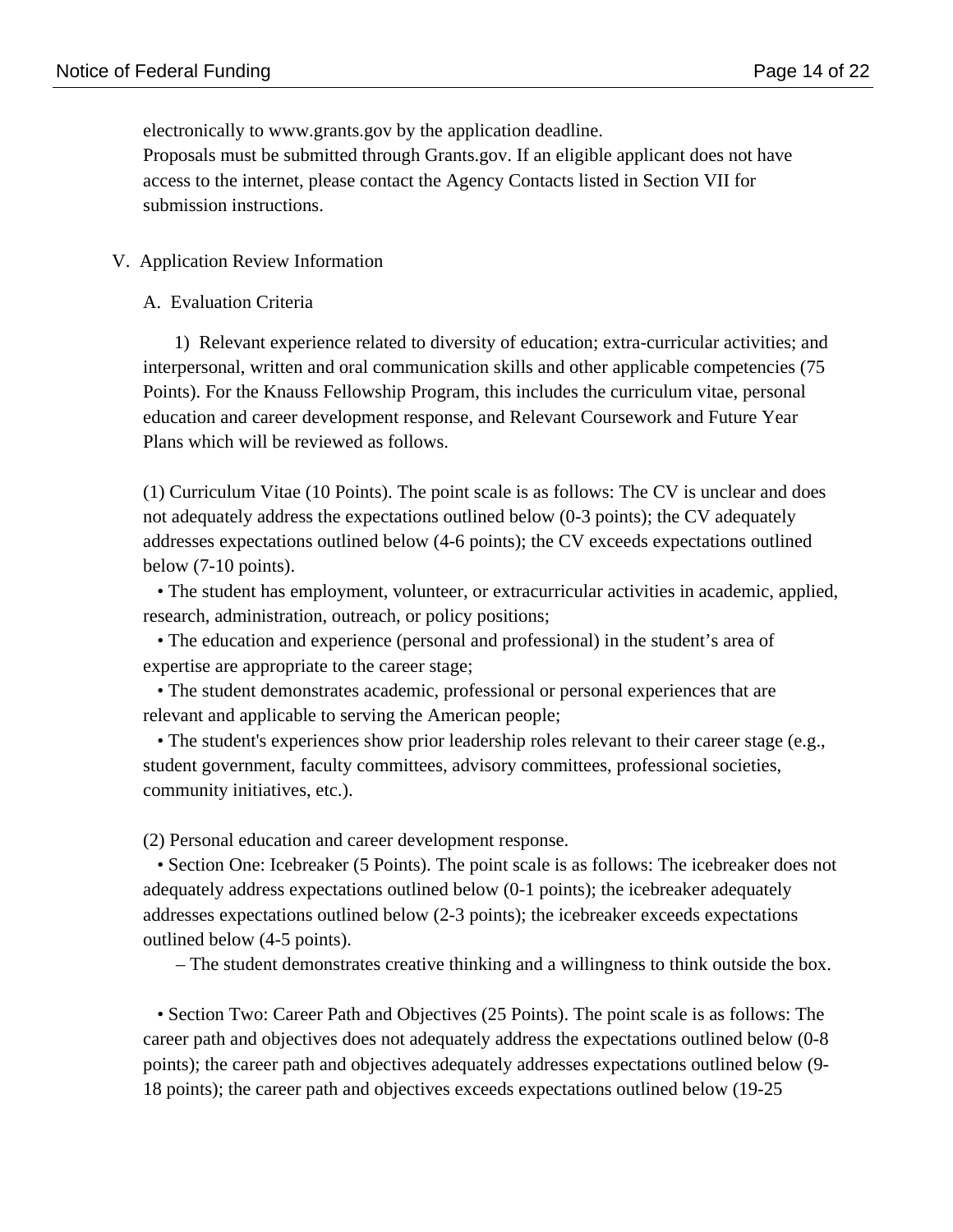points).

 – The career path and objectives are specific, direct, and concise while discussing what the student would bring to and gain from the Knauss fellowship;

– The student clearly articulates their career or professional goal;

 – The career path and objectives demonstrates the student's diverse personal and professional background;

 – The student demonstrates creative thinking, analytical skill, and/or indicates their capacity and willingness to make connections between science and broader economic, social, and political issues;

 – The student demonstrates their ability to convey scientific knowledge in broader, nonscientific contexts;

 – The career path and objectives align with the broader mission of the Sea Grant program and NOAA.

 • Section Three: Career Path Experience (25 Points). The point scale is as follows: The career path experience does not adequately address the expectations outlined below (0-8 points); the career path experiences adequately addresses expectations outlined below (9-18 points); the career path experiences exceeds expectations outlined below (19-25 points).

 – The student has shown interest in working with diverse collaborators, community members and/or interested partners;

 – The student demonstrates an interest in or commitment to the Sea Grant values of Diversity, Equity, Inclusion, Justice and Accessibility;

 – The student's experience demonstrates a commitment to apply expertise to serve science and society;

 – The student demonstrates creativity and willingness to navigate a challenging situation;

– The student demonstrates leadership and problem solving initiative.

(3) Relevant Coursework and Future year plans (10 Points). The point scale is as follows: the relevant coursework and future year plans are unclear and do not adequately address the expectation outlined below (0-3 points); the relevant coursework and future year plans adequately addresses expectations outlined below (4-6 points); the relevant coursework and future year plans exceeds expectations outlined below (7-10 points).

 • The student has employment, volunteer, or extracurricular activities in academic, applied, research, administration, outreach, or policy positions;

 • The education and experience (personal or professional) in the student's area of expertise are appropriate to the career stage;

 • The student demonstrates work/life experiences that are relevant and applicable to serving the American people;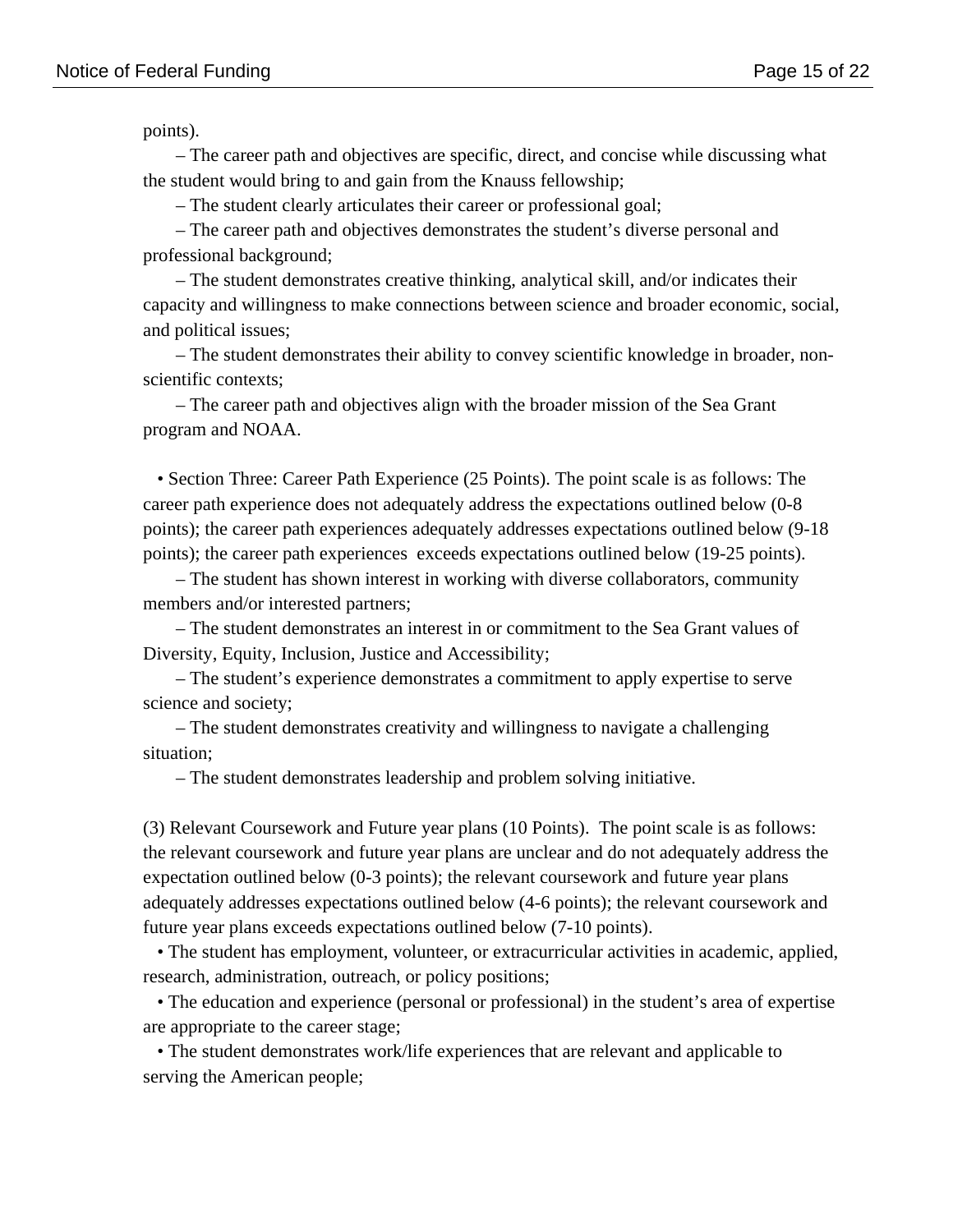• The student's experiences show prior leadership roles relevant to their career stage (e.g., student government, faculty committees, advisory committees, professional societies, community initiatives, etc.).

2. Recommendations and/or endorsements of the student (15 points total). For the Knauss Fellowship program the endorsements and content of the letter from the student's Sea Grant director, academic reference, and the second letter of recommendation are reviewed as follows.

(1) Letters of recommendation (5 Points). The point scale is as follows: the letters of recommendation do not adequately address the expectations outlined below (0-1 points); the letters of recommendation adequately address expectations outlined below (2-3 points); the letters of recommendation exceed expectations outlined below (4-5 points).

• The letter writers demonstrate knowledge of the student and their abilities;

 • The letter writers speak to the leadership potential, confidence, maturity, and selfdirection of the student;

 • The letter writers provide evidence of the student's willingness and flexibility to tackle issues beyond their area of expertise and an openness and capacity to expand experiences;

 • The letter writers provide evidence of the student's ability to convey scientific knowledge in broader, non-scientific contexts.

(2) Director's Letter (10 Points). The point scale is as follows: the director's letter is unclear and does not adequately address the expectation outlined below (0-3 points); the director's letter adequately addresses expectations outlined below (4-6 points); the director's letter exceeds expectations outlined below (7-10 points).

 • The director's letter demonstrates how the student fits with the Knauss Program, including any discussion of why the student belongs in the Knauss Program;

 • Highlights the skills (academic, professional or personal) that the student would bring to the Knauss program;

 • Elaborates on information not specifically addressed by the student in their application package.

3. Overall application cohesion (10 points total). For the Knauss Fellowship program consider all aspects of the application materials (CV, Personal education and career development responses, Relevant Coursework and Future Year Plans, Letters of Recommendation, Directors Letter). The point scale is as follows: the application is unclear and does not adequately address the expectation outlined below (0-3 points); the application adequately addresses expectations outlined below (4-6 points); the application exceeds expectations outlined below (7-10 points).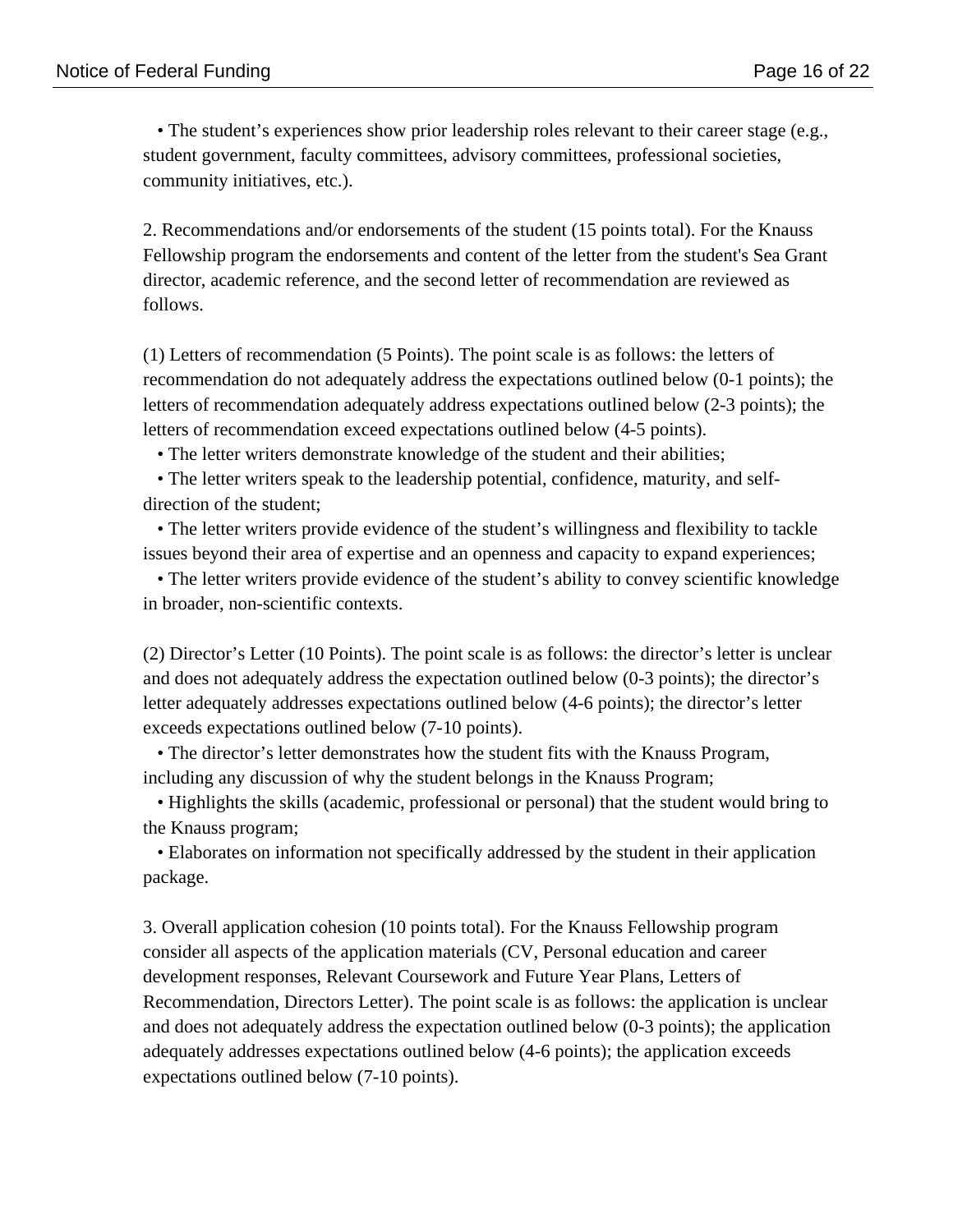- The application materials complement each other;
- The student brings a diverse perspective to the program;

 • The application materials provide a clear picture of what the student would gain from receiving the Knauss Fellowship;

 • The application materials provide a clear picture of what the student would bring to the Knauss Fellowship.

At the national review, evaluation criteria are identical to that at the eligible Sea Grant program level, except that in criteria three (3.), the letter of endorsement from the eligible Sea Grant program director will also be considered.

B. Review and Selection Process

\_\_\_\_\_State level/individual Sea Grant program review:\_\_\_\_\_ An initial administrative review is conducted to determine compliance with requirements and completeness of the application.

After submission to the eligible Sea Grant program, and if the application meets the minimum requirements (sub-elements 1-6, Section IV.B.1.a), the application will be reviewed at the eligible Sea Grant program level. A panel composed of a minimum of three members will individually discuss each application based on the evaluation criteria listed in Section V.A..

Based on the panel discussion, each eligible Sea Grant program may select and forward to the National Sea Grant Office up to six applications from that program's state/territory based on the evaluation criteria. In addition, up to six additional applications from each non-Sea Grant state/territory may be submitted by the eligible Sea Grant program handling those applications.

 \_\_\_\_\_National Level Review:\_\_\_\_\_ An initial administrative review is conducted to determine compliance with requirements and completeness of the application.

For applications that meet minimum requirements, the application will be individually ranked based on the evaluation criteria listed in Section V.A. by individual reviewers.

The selecting official shall award in the rank order unless the application is justified to be selected out of rank order based upon any of the selection factors provided below. The selecting official shall make final recommendations for award to the grants officer who is authorized to obligate the funds and execute the award.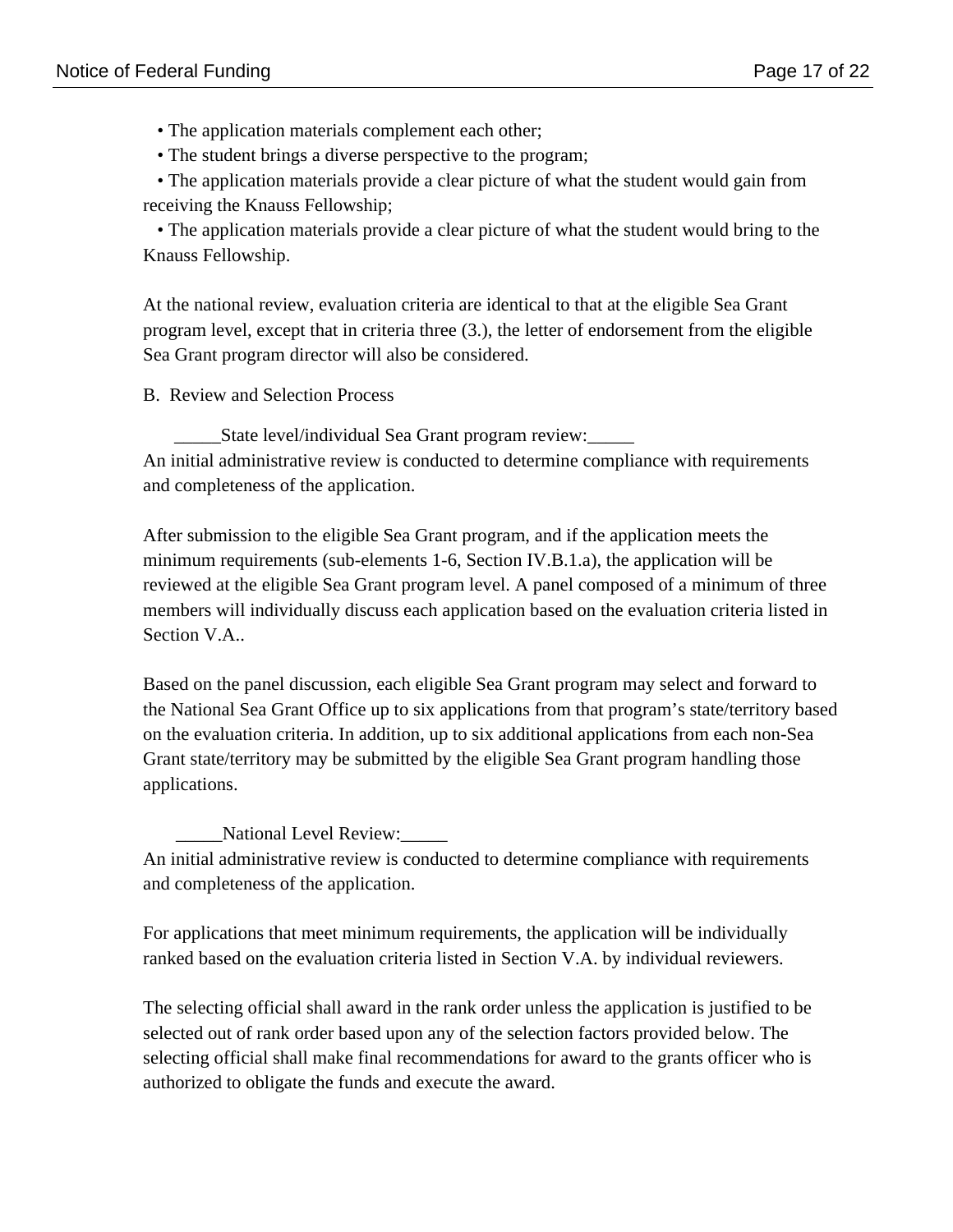C. Selection Factors

The Selecting Official shall award in the rank order unless the proposal is justified to be selected out of rank order based on one or more of the following factors:

- Balance/distribution of funds:
	- across academic disciplines
	- by type of institution
	- geographically
- Availability of funding.
- Program-specific objectives.
- Degree in scientific area and type of degree sought.
- D. Anticipated Announcement and Award Dates

Subject to the availability of funds, the eligible Sea Grant programs will be notified of the competitive selection results in June 2022 and awards are expected to start February 01, 2023.

After final selection and announcement of Knauss Finalists, the Selecting Official will place applicants into either the legislative or executive cohort. Selection of executive and legislative cohorts will be informed by finalists' stated preference (solicited after the announcement of the finalist class), recommendations from the eligible Sea Grant program director and independent reviewers, as well as the selection factors.

# VI. Award Administration Information

A. Award Notices

The notice of award is signed by the NOAA Grants Officer and is the authorizing document. The National Sea Grant Office (NSGO) will notify each unsuccessful applicant by informing the eligible Sea Grant program director through which the application was submitted via e-mail. The state Sea Grant programs will, in turn, formally notify each unsuccessful applicant and forward the summary comments provided by the NSGO.

B. Administrative and National Policy Requirements

(1) Department of Commerce Pre-Award Notification Requirements For Grants And Cooperative Agreements - The Department of Commerce Pre-Award Notification Requirements for Grants and Cooperative Agreements contained in the Federal Register notice of December 30, 2014 (79 FR 78390) are applicable to this solicitation and may be accessed online at https://www.gpo.gov/fdsys/pkg/FR-2014-12-30/pdf/2014-30297.pdf.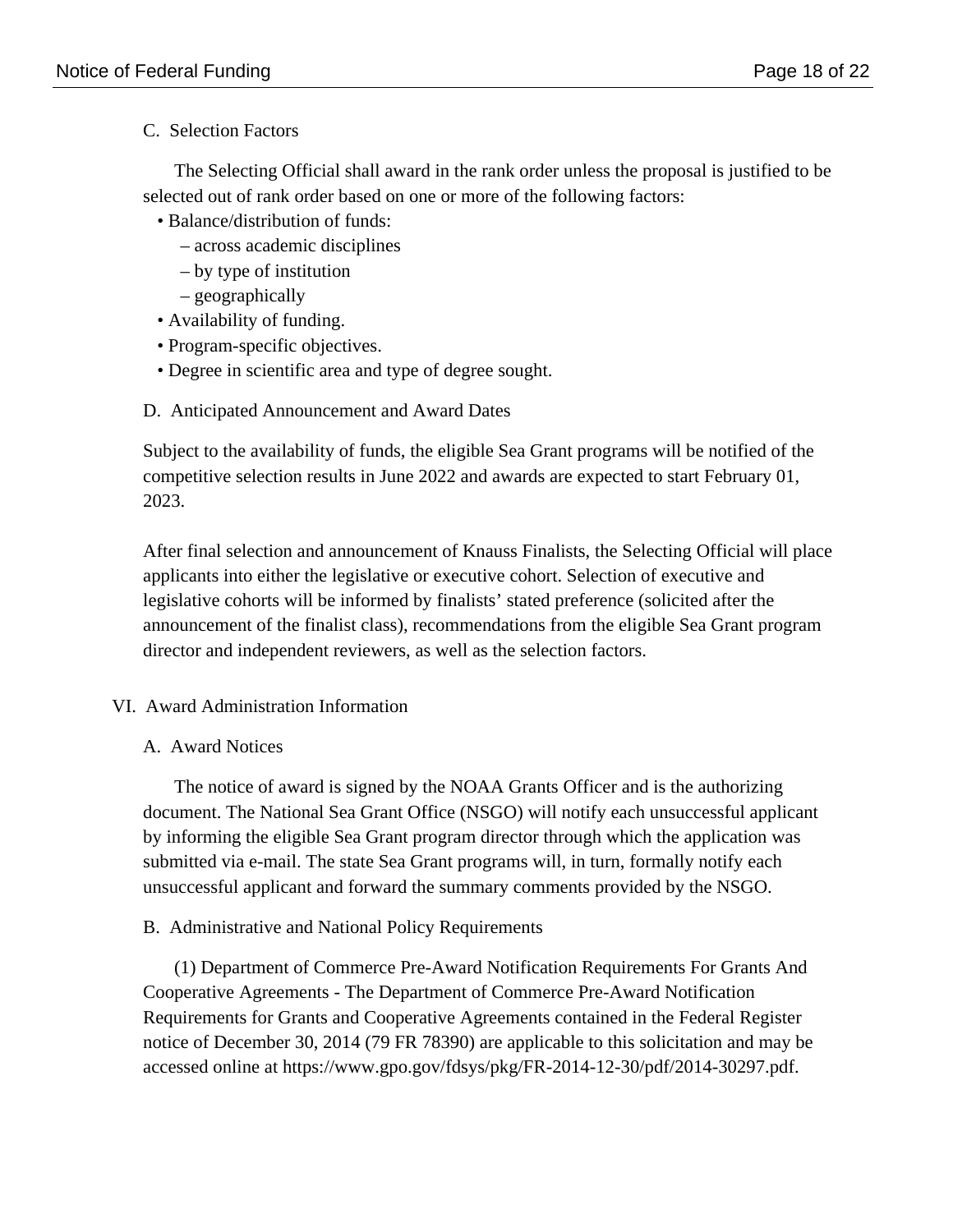(2) Uniform Administrative Requirements, Cost Principles, and Audit Requirements - Through 2 C.F.R. § 1327.101, the Department of Commerce adopted Uniform Administrative Requirements, Cost Principles, and Audit Requirements for Federal Awards at 2 C.F.R. Part 200, which apply to awards in this program. Refer to http://go.usa.gov/SBYh and http://go.usa.gov/SBg4.

 (3) Department of Commerce Terms and Conditions - Successful applicants who accept a NOAA award under this solicitation will be bound by Department of Commerce Financial Assistance Standard Terms and Conditions. This document will be provided in the award package in NOAA's Grants Online system at

https://www.commerce.gov/sites/default/files/2020-

11/DOC%20Standard%20Terms%20and%20Conditions%20-

%2012%20November%202020%20PDF\_0.pdf

 (4) Limitation of Liability - Funding for programs listed in this notice is contingent upon the availability of appropriations. Applicants are hereby given notice that funds may not have been appropriated yet for the programs listed in this notice. In no event will NOAA or the Department of Commerce be responsible for proposal preparation costs. Publication of this announcement does not oblige NOAA to award any specific project or to obligate any available funds.

 (5) Review of Risk - After Applications are proposed for funding by the Selecting Official, the Grants Office will perform administrative reviews, including an assessment of risk posed by the applicant under 2 C.F.R. 200.206. These may include assessments of the financial stability of an applicant and the quality of the applicant's management systems, history of performance, and the applicant's ability to effectively implement statutory, regulatory, or other requirements imposed on non-Federal entities. Special conditions that address any risks determined to exist may be applied. Applicants may submit comments to the Federal Awardee Performance and Integrity Information System (FAPIIS) about any information included in the system about their organization for consideration by the awarding agency.

 (6) Minority Serving Institutions - The Department of Commerce National Oceanic and Atmospheric Administration (DOC NOAA) is strongly committed to increasing the participation of Minority Serving Institutions (MSIs), i.e., Historically Black Colleges and Universities, Hispanic-serving institutions, Tribal colleges and universities, Alaskan Native and Native Hawaiian institutions, and institutions that work in underserved communities.

 (7) Freedom Of Information Act (FOIA) - In the event that an Application contains information or data that you do not want disclosed prior to award for purposes other than the evaluation of the Application, mark each page containing such information or data with the words "Privileged, Confidential, Commercial, or Financial Information - Limited Use" at the top of the page to assist NOAA in making disclosure determinations. DOC regulations implementing the Freedom of Information Act (FOIA), 5 U.S.C 552, are found at 15 C.F.R.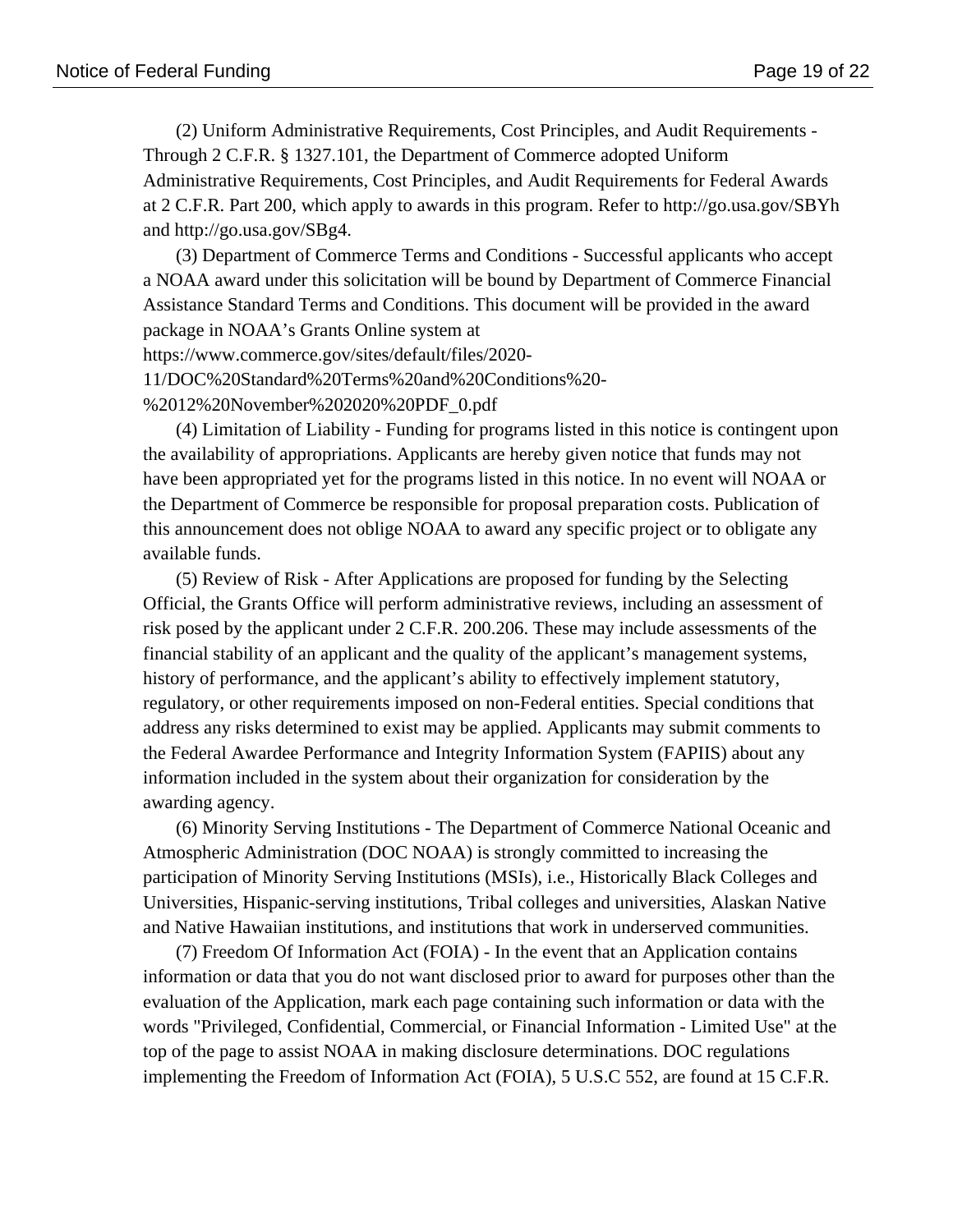Part 4, which sets forth rules for DOC to make requested materials, information, and records publicly available under FOIA. The contents of funded Applications may be subject to requests for release under the FOIA. Based on the information provided by the applicant, the confidentiality of the content of funded Applications will be maintained to the maximum extent permitted by law.

 (8) NOAA Sexual Assault and Sexual Harassment Prevention and Response Policy - If NOAA-operated, leased, or owned facilities are involved in any awards funded under this announcement, such awards are subject to the NOAA Sexual Assault and Sexual Harassment Prevention and Response Policy Applicable to Financial Assistance Awards Involving NOAA-Operated Facilities (May 2018) found at:

https://www.noaa.gov/sites/default/files/legacy/document/2020/Mar/202-1106\_SASH.pdf.

#### C. Reporting

Project progress reports are due on a semi-annual basis. Sea Grant programs must submit all reports to the NOAA Grants Office via Grants Online. Fellows must submit via email a mid-year and a final performance report (summary of accomplishments and activities) to their Sea Grant program. Fellows must submit their mid-year report to their home Sea Grant program no later than six months from the start of the fellowship. Fellows must submit their final report to their home Sea Grant program by the last day of the fellowship. The Sea Grant program must then submit the mid-year progress to the NOAA Grants Office no later than 30 days following the end of the first six month period from the start date of the original award. The Sea Grant program must submit a comprehensive final project progress report to the NOAA Grants Office within 120 days after the award expiration date. The final project progress report will include the last interim reporting period. All performance reports must use the Research Performance Progress Report (RPPR) format.

 The Federal Funding Accountability and Transparency Act (31 U.S.C. 6101 Note) includes a requirement for awardees of applicable Federal grants to report information about first-tier subawards and executive compensation under Federal assistance awards. All awardees of applicable grants and cooperative agreements are required to report to the Federal Sub-award Reporting System (FSRS) available at https://www.fsrs.gov/ on all subawards over \$30,000. Refer to 2 CFR Parts 170.

### VII. Agency Contacts

Contact the Sea Grant Knauss Fellowship Program Manager, National Sea Grant College Program; Tel: (240) 507-3712; E-mail: oar.sg.fellows@noaa.gov.

#### VIII. Other Information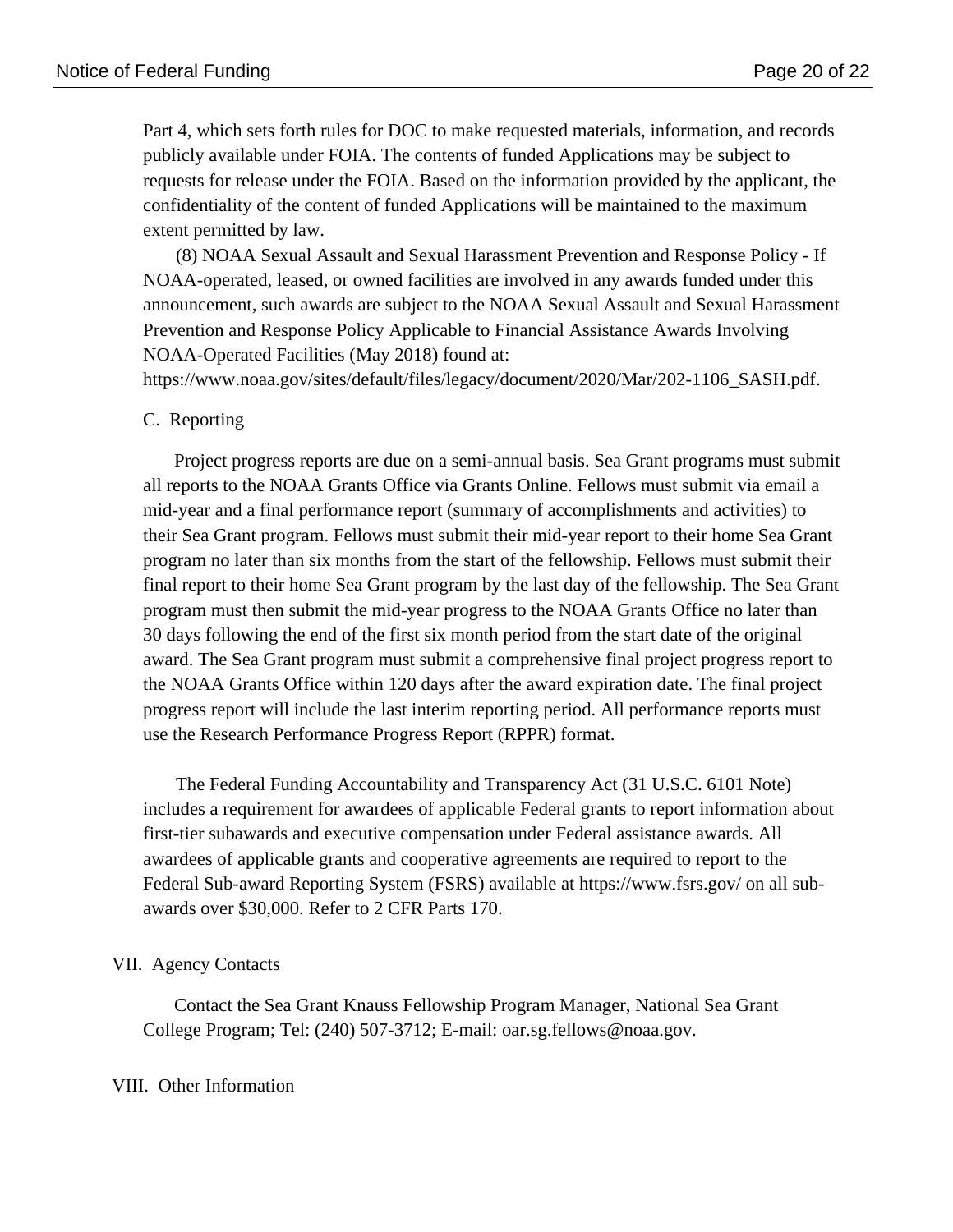Recipients are required to use the National Sea Grant Planning Implementation and Evaluation Reporting (PIER) project database to communicate with the National Sea Grant Office on activities relating to this award. This includes tracking progress and impacts, in addition to performance metrics.

 Once the applicants have been selected, programs will need to provide the information requested in the Sea Grant 90-2 into the PIER project database. Once the project is approved and funded, that information will be publicly available and searchable on the National Sea Grant College Program public website (http://seagrant.noaa.gov).

 The grant application and final report of all funded grants are public documents, except for privileged information or material that is personal, proprietary or otherwise exempt from disclosure under law. Appropriate labeling in the application will aid identification of what may be specifically exempt.

 The applicant acknowledges and understands that information and data contained in applications for financial assistance, as well as information and data contained in financial, performance and other reports submitted by applicants, may be used by the Department of Commerce in conducting reviews and evaluations of its financial assistance programs. For this purpose, applicant information and data may be accessed, reviewed and evaluated by Department of Commerce employees, other Federal employees, and also by Federal agents and contractors, and/or by non-Federal personnel, all of whom enter into appropriate conflict of interest and confidentiality agreements covering the use of such information. As may be provided in the terms and conditions of a specific financial assistance award, applicants are expected to support program reviews and evaluations by submitting required financial and performance information and data in an accurate and timely manner, and by cooperating with Department of Commerce and external program evaluators. In accordance with 2 C.F.R. § 200.303(e), applicants are reminded that they must take reasonable measures to safeguard protected personally identifiable information and other confidential or sensitive personal or business information created or obtained in connection with a Department of Commerce financial assistance award.

 In addition, Department of Commerce regulations implementing the Freedom of Information Act (FOIA), 5 U.S.C. Sec. 552, are found at 15 C.F.R. Part 4, Public Information. These regulations set forth rules for the Department regarding making requested materials, information, and records publicly available under the FOIA. Applications submitted in response to this Notice of Funding Opportunity may be subject to requests for release under the Act. In the event that an application contains information or data that the applicant deems to be confidential commercial information that should be